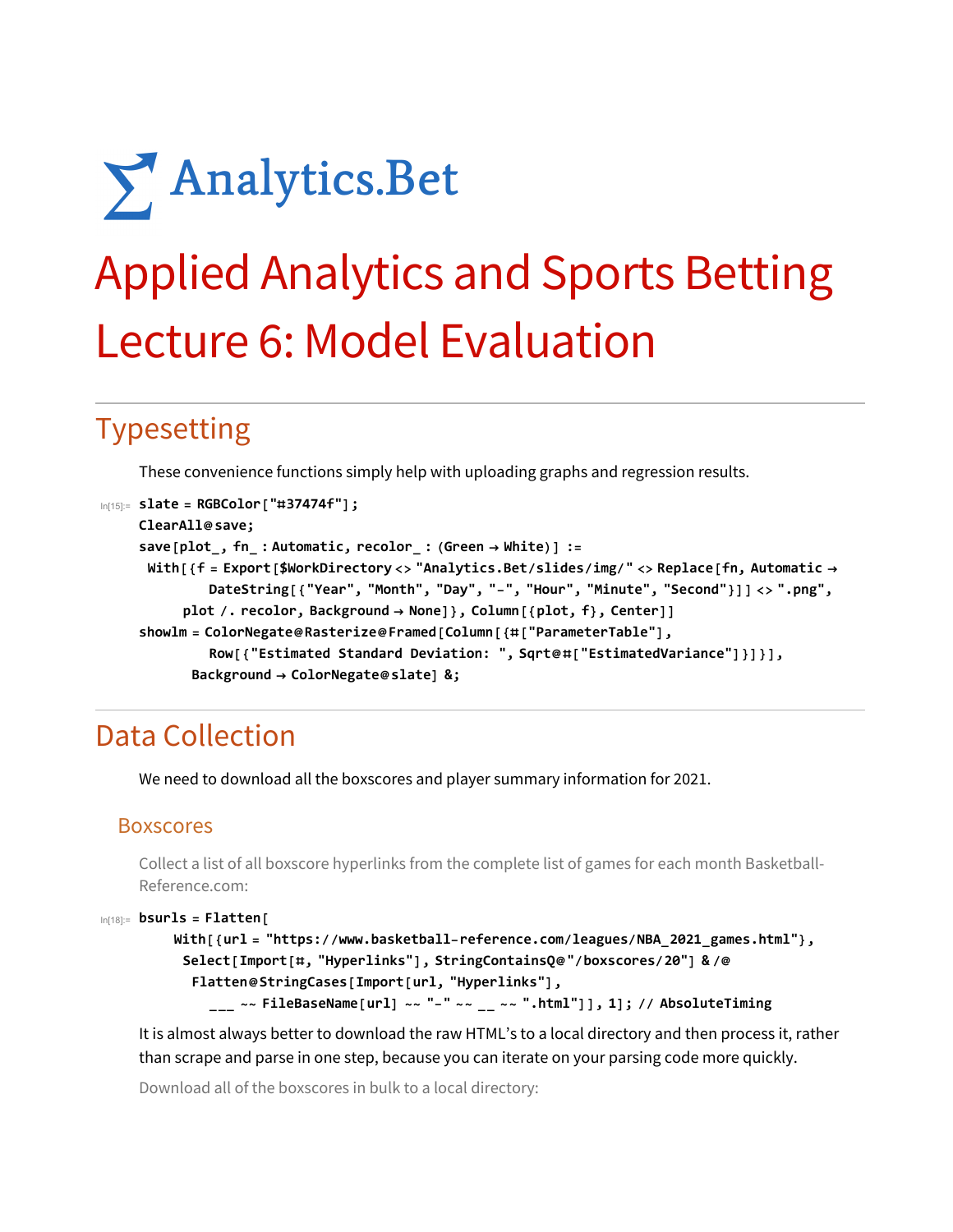**URLDownload[bsurls, \$WorkDirectory <> "Analytics.Bet/Data/BR"];**

### Player Summary

To download the player totals, we need to scrape each month's list of games again. Even better than this approach would be to generate the player totals from the boxscores directly. That way, you could more easily move into rolling averages as needed. The more direct approach we are doing here can sometimes be a convenient first step. Note here we are also violating the suggestion to download first. So, this is a great example of a first step approach, before the more rigorous approach that we did with box scores above.

As a scraping suggestion, use Inspect in your browser to find the names of the tables you wish to extract data from.

Scrape and import player total stats for all months from Basketball-Reference.com:

```
In[20]:= ClearAll@brScrapeOne;
```

```
brScrapeOne[url_String, id_] := brScrapeOne[Import[url, "XMLObject"], id]
brScrapeOne[xml_, id_] :=
 Cases[FirstCase[xml, XMLElement[_, r_ /; StringMatchQ["id" /. r, id], tbl_] 
    FirstCase[tbl, XMLElement["tbody", _, __], {}, \infty], {}, \infty], XMLElement["tr", _, rows_] :>
   Association[Cases[rows, XMLElement["td" "th", inf_, content_]  (("data-stat" /. inf) 
         First[content /. XMLElement["a", _, {t_}]  t, None]), ∞]], ∞]
```
#### In[22]:= **ClearAll@brScrapePages;**

```
brScrapePages[url_ : "https://www.basketball-reference.com/leagues/NBA_2021_games.html",
  id_ : "div_schedule"] := With[{urls = Flatten@StringCases[
      Import[url, "Hyperlinks"], ___ ~~ FileBaseName[url] ~~ "-" ~~ __ ~~ ".html"]},
  Flatten[brScrapeOne[Import[#, "XMLObject"], id] & /@If[Length@urls == 0, {url}, urls], 1]]
```

```
In[ ]:= playertotals =
        brScrapePages["https://www.basketball-reference.com/leagues/NBA_2021_totals.html",
         "totals_stats"]; // AbsoluteTiming
```

```
Out[]= {14.6287, Null}
```
Store the parsed and downloaded information locally:

*In[ ]:=* **DumpSave[\$WorkDirectory <> "Analytics.Bet/Data/BR/playertotals.mx", playertotals];**

## Data Manipulation

With the now-local boxscore data, we need to extract the actual rosters for each home and away team for each game.

Define a function to extract the starting rosters from a given game by looking for the first five players for each team: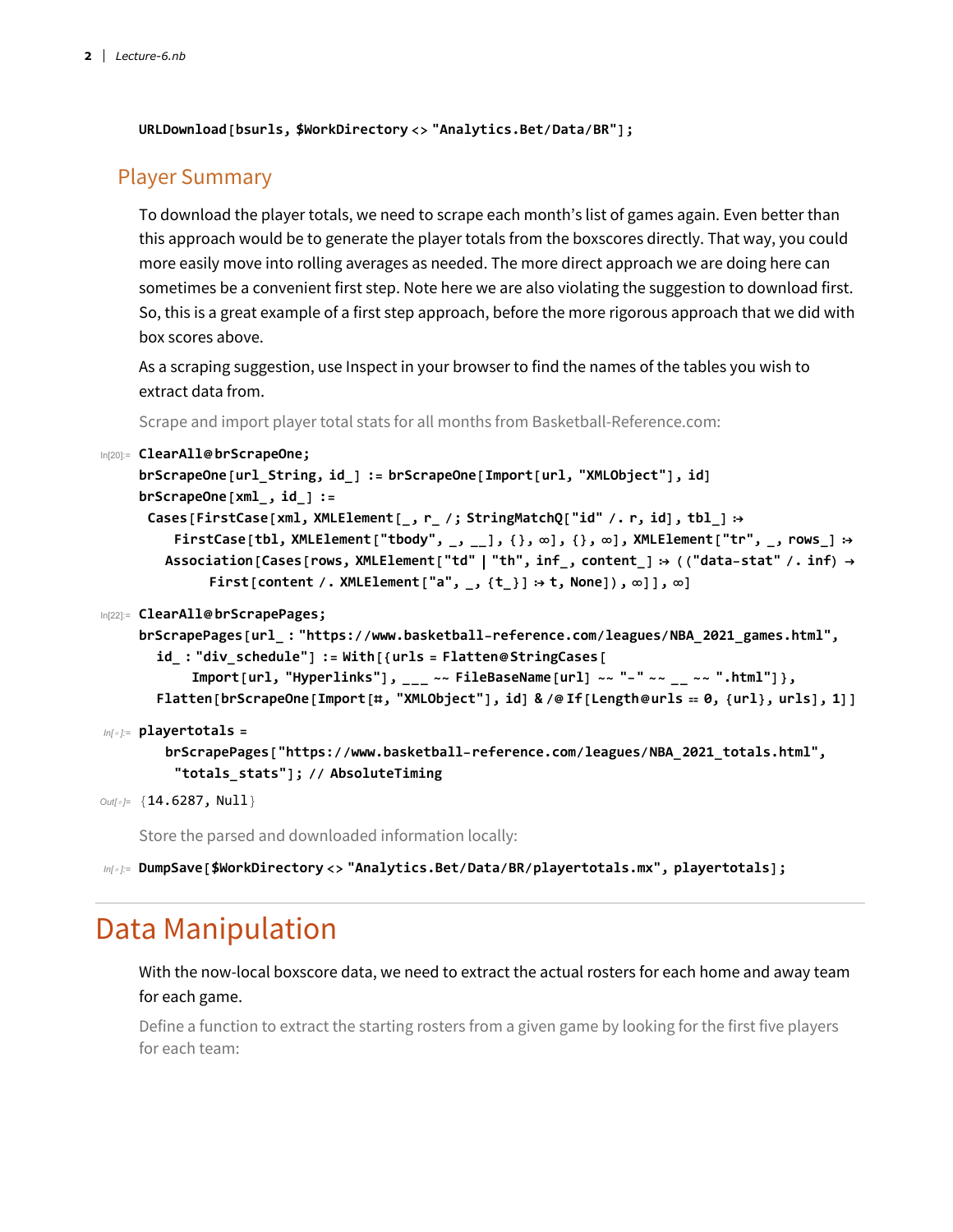```
In[23]:= ClearAll@Rosters;
    Rosters[fn_] := With[{home = StringTake[FileBaseName[fn], {10, 12}]},
       "date"  ToExpression /@ StringTake[FileBaseName[fn], {4, {5, 6}, {7, 8}}],
        "home_abbr"  home, brScrapeOne[If[! FileExistsQ[fn <> ".mx"],
              With[{g = Import[fn, "XMLObject"]}, Export[fn <> ".mx", g];
               g], Import [fn <> ".mx"]], "box-" ~~ t: Repeated [ , {3}] ~~ "-game-basic" /;
             #[t, home]]〚 ;; 5, "player"〛 & /@
         "away_starters"  Unequal, "home_starters"  Equal]
```
### Example of Serialization

Serializing even local data can pay huge dividends. The function above automatically serializes the HTML file if it hasn't been serialized before, so the first time you run it, it is importing from the slower HTML.

```
In[ ]:= rosters = ResourceFunction["DynamicMap"][Rosters,
```

```
FileNames[$WorkDirectory <> "Analytics.Bet/Data/BR/*.html"]〚 ;; 5〛]; // AbsoluteTiming
Out[]= {11.1799, Null}
```
Re-running it now imports from the much faster serialized files: 10x faster.

```
In[ ]:= rosters = ResourceFunction["DynamicMap"][Rosters,
```

```
FileNames[$WorkDirectory <> "Analytics.Bet/Data/BR/*.html"]〚 ;; 5〛]; // AbsoluteTiming
```

```
Out[]= {1.11944, Null}
```
Extract the rosters for all games. The Wolfram Resource Function DynamicMap automatically shows a progress indicator as it processes the files.

```
In[24]:= rosters = ResourceFunction["DynamicMap"][Rosters,
         FileNames[$WorkDirectory <> "Analytics.Bet/Data/BR/*.html"]]; // AbsoluteTiming
```

```
Out[24]= $Aborted
```
Save the results locally in a serialized format for very efficient reading later:

*In[ ]:=* **DumpSave[\$WorkDirectory <> "Analytics.Bet/Data/BR/rosters.mx", rosters];**

## Data Management

Import the historical market closing lines data and incorporate with all the other data above.

Import from a downloaded CSV:

```
In[19]:= odds = Import[$WorkDirectory <> "Analytics.Bet/Code/nba odds 2021.csv"];
```
Define a function to convert American odds to breakeven probabilities:

```
\ln[28]: AmericanToBreakeven[amer_] := If[amer < 0, -amer / (-amer + 100), 100 / (100 + amer)]
```
Convert the two-row input information into single-row information, clean pk's, and calculate the away probability from the moneyline: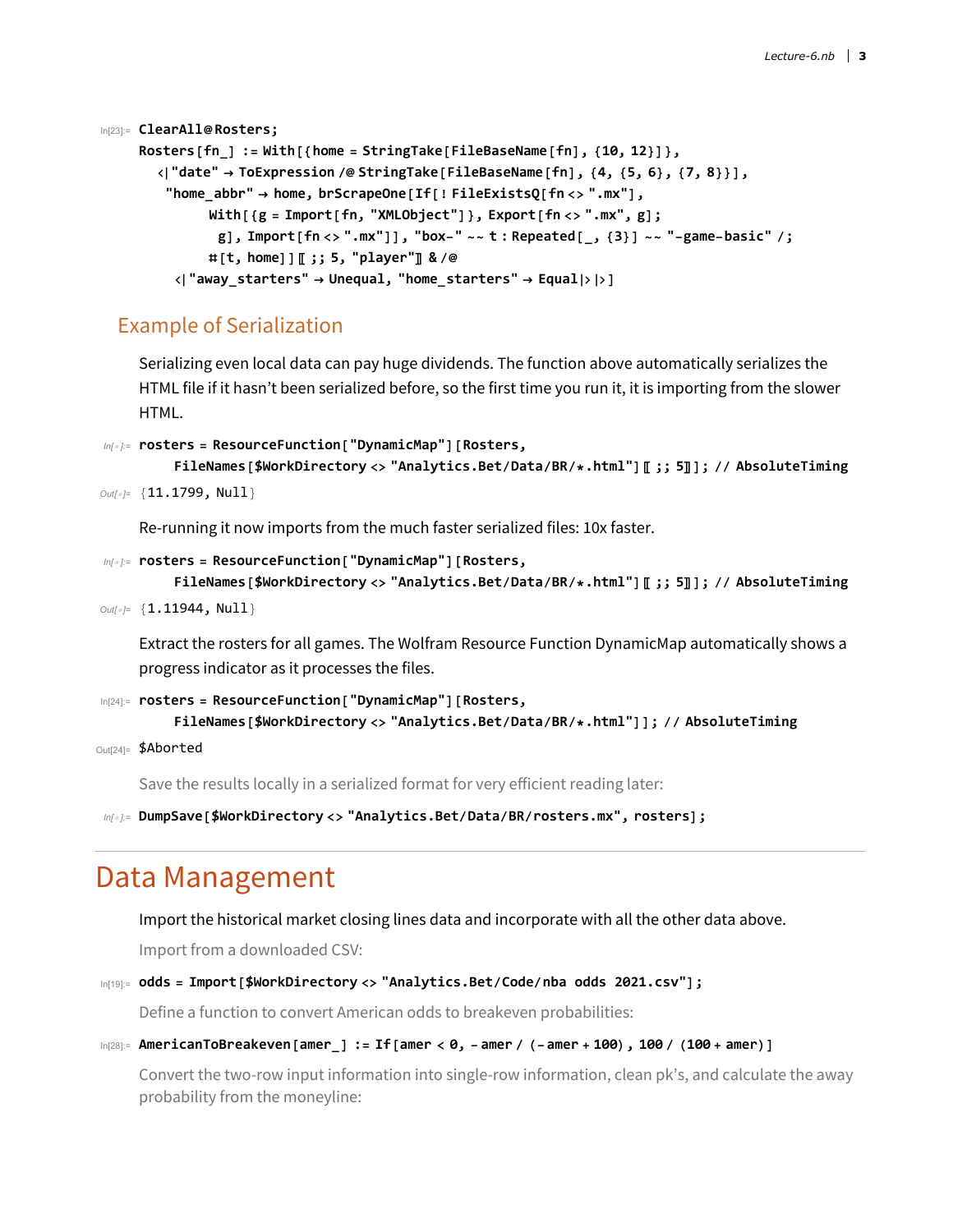```
In[29]:= totes = "date"  With[{month = Quotient[#〚1, 1〛, 100]},
             {If[month  12, 2020, 2021], month, Mod[#〚1, 1〛, 100]}],
          "away"  #〚1, 4〛, "home"  #〚2, 4〛, "market"  Max[#〚All, 11〛 /. "pk"  0],
          "spread" \rightarrow Min[\#[All, 11] /. "pk" \rightarrow 0],
          "away_prob"  N@AmericanToBreakeven[ToExpression@#〚1, 12〛],
          "market h1" \rightarrow Max[#[[All, 13]] /. "pk" \rightarrow 0], "spread h1" \rightarrow Min[#[[All, 13]] /. "pk" \rightarrow 0],
          "actual"  Total[#〚All, 9〛], "actual_home"  #〚1, 9〛,
          "actual_away"  #〚2, 9〛 & /@ Partition[Rest@odds, 2];
     totes〚1〛
```

```
\text{Out[29]} = \langle \text{date} \rightarrow \{2020, 12, 22\}, \text{away} \rightarrow \text{GoldenState, home} \rightarrow \text{Brooklyn},market \rightarrow 234.5, spread \rightarrow 7.5, away_prob \rightarrow 0.273973, market_h1 \rightarrow 115,
            spread_h1 \rightarrow 1, actual \rightarrow 224, actual_home \rightarrow 99, actual_away \rightarrow 125 \rightarrow
```
Now recall the information we computed and stored locally earlier.

```
In[31]:= Get[$WorkDirectory <> "Analytics.Bet/Data/BR/" <> # <> ".mx"] & /@
       {"playertotals", "rosters"};
```
One of the most common data management tasks is mapping identifiers from different sources. Here we try to sort both sources alphabetically and see how close we get.

#### In[26]:= **Rule @@@**

```
Transpose@{Union@rosters〚All, "home_abbr"〛, DeleteCases[Union@odds〚All, 4〛, "Team"]}
```

```
\text{Out[26]} = \{ATL \rightarrow Atlanta, BOS \rightarrow Boston, BRK \rightarrow Brooklyn, CHI \rightarrow Charlotte, CHO \rightarrow Chicago,CLE \rightarrow Cleveland, DAL \rightarrow Dallas, DEN \rightarrow Denver, DET \rightarrow Detroit, GSW \rightarrow GoldenState,HOU \rightarrow Houston, IND \rightarrow Indian, LAC \rightarrow LAClippers, LAL \rightarrow LALakers, MEM \rightarrow Memphis,
           MIA \rightarrow Miami, MIL \rightarrow Milwaukee, MIN \rightarrow Minnesota, NOP \rightarrow NewOrleans, NYK \rightarrow NewYork,
           OKC \rightarrow OklahomaCity, ORL \rightarrow Orlando, PHI \rightarrow Philadelphia, PHO \rightarrow Phoenix, POR \rightarrow Portland,
           SAC \rightarrow Sacramento, SAS \rightarrow SanAntonio, TOR \rightarrow Toronto, UTA \rightarrow Utah, WAS \rightarrow Washington\}
```
They are almost all correct, but Chicago and Charlotte got swapped so we manually fix that and keep a mapping function.

```
In[27]:= HomeAbbrToName = "ATL"  "Atlanta", "BOS"  "Boston",
```

```
"BRK"  "Brooklyn", "CHI"  "Chicago", "CHO"  "Charlotte", "CLE"  "Cleveland",
"DAL"  "Dallas", "DEN"  "Denver", "DET"  "Detroit", "GSW"  "GoldenState",
"HOU"  "Houston", "IND"  "Indiana", "LAC"  "LAClippers", "LAL"  "LALakers",
"MEM"  "Memphis", "MIA"  "Miami", "MIL"  "Milwaukee", "MIN"  "Minnesota",
"NOP"  "NewOrleans", "NYK"  "NewYork", "OKC"  "OklahomaCity", "ORL"  "Orlando",
"PHI"  "Philadelphia", "PHO"  "Phoenix", "POR"  "Portland", "SAC"  "Sacramento",
"SAS"  "SanAntonio", "TOR"  "Toronto", "UTA"  "Utah", "WAS"  "Washington";
```
Joining is a database-like process where rows with the same "keys" are matched together. In this case, a game is defined by the date and the home team.

Use the identifier mapping above to join the rosters information with that derived from the historical odds:

```
In[30]:= totes2 = JoinAcross[totes,
```

```
"home"  HomeAbbrToName[#@"home_abbr"], # & /@ rosters, {"date", "home"}];
```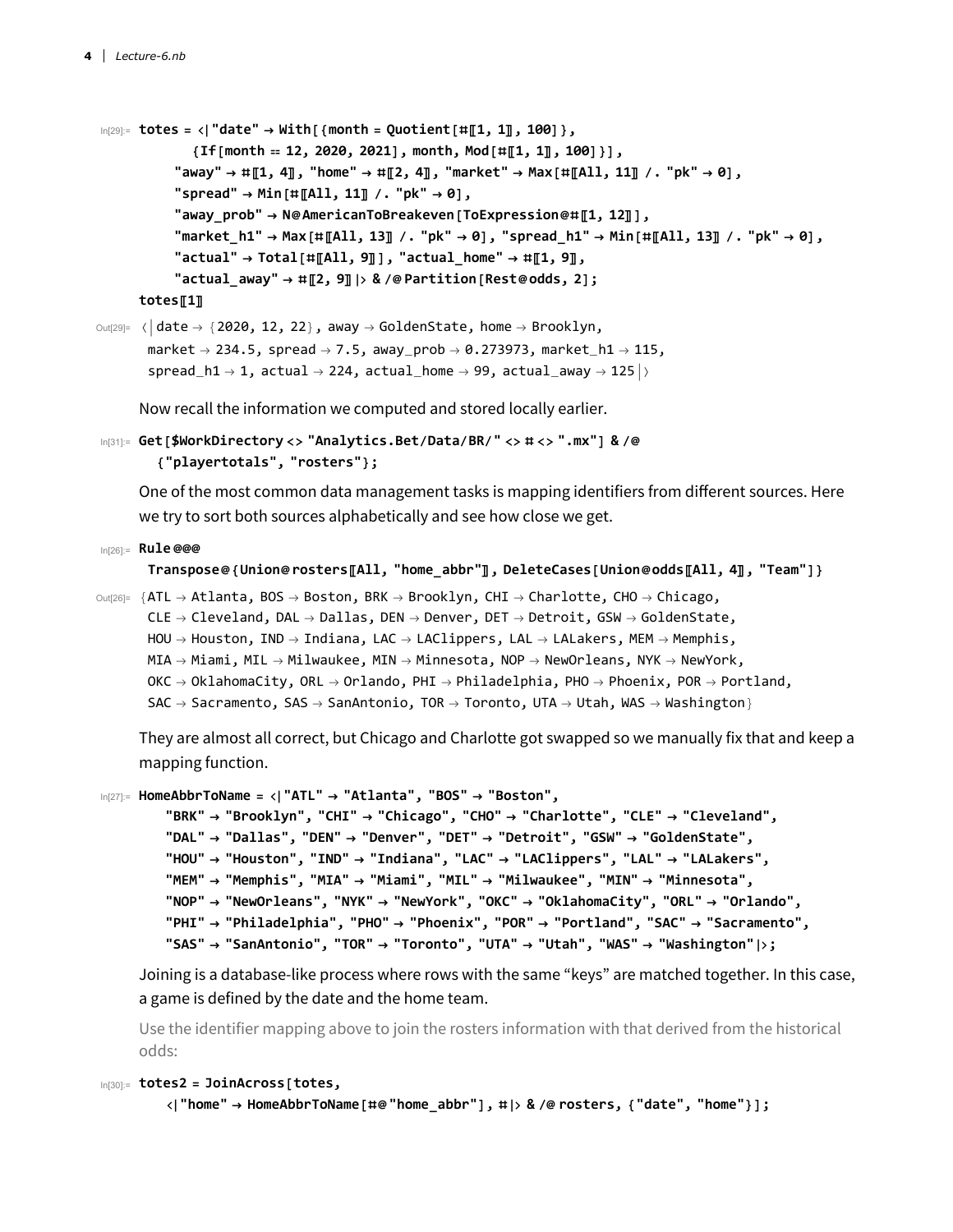Let's define two summary pieces of information: each player's points per game, and each player's points per minute, and calculate the totals based on the roster for each team in each game.

```
In[32]:= playerppg =
```

```
<|#player -> Quiet@Check[N[ToExpression[#pts] / ToExpression[#g]], 0] & /@playertotals|>;
playerppm = <|#player → Quiet@Check[N[ToExpression[#pts] / ToExpression[#mp]], 0] & /@
    playertotals;
```

```
In[34]:= totes3 = #, Flatten@
```

```
Table[ah <> " starters " <> First@pp \rightarrow Total[KeyTake[Last@pp, #[ah <> " starters"]]],
 {pp, {"ppg"  playerppg, "ppm"  playerppm}}, {ah, {"away", "home"}}] & /@ totes2;
```
Now, for each game, we have the date, team names, market lines, actual results, starters, and starters total PPG and PPM.

Display an example game:

```
In[35]:= totes3〚1〛
```

```
\text{Out}(35) = \langle \text{date} \rightarrow \{2020, 12, 22\}, \text{away} \rightarrow \text{GoldenState}, \text{home} \rightarrow \text{Brooklyn}, \text{market} \rightarrow 234.5,spread \rightarrow 7.5, away_prob \rightarrow 0.273973, market_h1 \rightarrow 115, spread_h1 \rightarrow 1, actual \rightarrow 224,
         actual\_home \rightarrow 99, actual\_away \rightarrow 125, home\_abbr \rightarrow BRK, away\_starters \rightarrow{Andrew Wiggins, Stephen Curry, Kelly Oubre, James Wiseman, Eric Paschall},
         home_starters \rightarrow {Kyrie Irving, Kevin Durant, Joe Harris, Spencer Dinwiddie,
             DeAndre Jordan}, away_starters_ppg \rightarrow 71.5879, home_starters_ppg \rightarrow 82.0695,
          away_starters_ppm \rightarrow 2.5788, home_starters_ppm \rightarrow 2.69371 \rightarrow
```
# Model Building

There are two different ways we can begin:

- By Total: Take as inputs the average *total* points scored in games where the away team now was also the away team then, and the average total points scored in games where the home team now was also the home team then.
- By Team: Take as inputs the average points scored *by the away team* in games where the away team now was also the away team then, and the average points scored *by the home team* in games where the home team now was also the home team then.

Let's define these overall season averages:

```
In[36]:= homepts = GroupBy[totes3, #home &  (#"actual_home" &), Mean /* N];
     hometotal = GroupBy[totes3, #home &  (#"actual" &), Mean /* N];
     awaypts = GroupBy[totes3, #away &  (#"actual_away" &), Mean /* N];
     awaytotal = GroupBy[totes3, #away &  (#"actual" &), Mean /* N];
```
Merge all of that information into a new comprehensive dataset and see what a typical game looks like.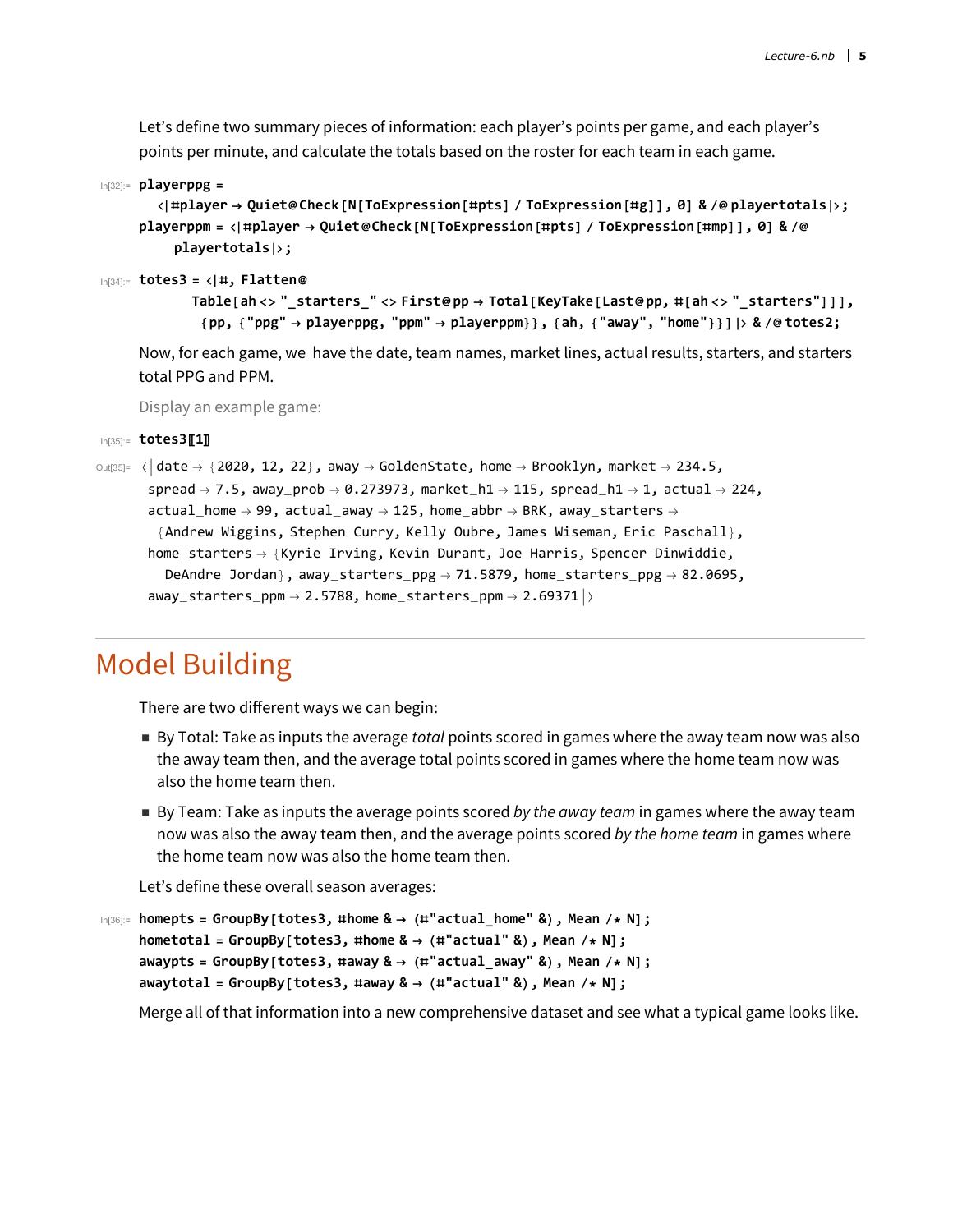$\ln[40]$ := totes4 = <|#, "away\_pts\_avg"  $\rightarrow$  awaypts[#away], "home\_pts\_avg"  $\rightarrow$  homepts[#home], "away total avg"  $\rightarrow$  awaytotal[#away], "home total avg"  $\rightarrow$  hometotal[#home] |> & /@totes3; **totes4〚1〛**

 $\text{Out}(40)=$   $\langle$  date  $\rightarrow$  {2020, 12, 22}, away  $\rightarrow$  GoldenState, home  $\rightarrow$  Brooklyn, market  $\rightarrow$  234.5, spread  $\rightarrow$  7.5, away\_prob  $\rightarrow$  0.273973, market\_h1  $\rightarrow$  115, spread\_h1  $\rightarrow$  1, actual  $\rightarrow$  224,  $actual\_home \rightarrow 99$ ,  $actual\_away \rightarrow 125$ ,  $home\_abbr \rightarrow BRK$ ,  $away\_starters \rightarrow$ {Andrew Wiggins, Stephen Curry, Kelly Oubre, James Wiseman, Eric Paschall}, home\_starters  $\rightarrow$  {Kyrie Irving, Kevin Durant, Joe Harris, Spencer Dinwiddie, DeAndre Jordan}, away\_starters\_ppg  $\rightarrow$  71.5879, home\_starters\_ppg  $\rightarrow$  82.0695, away\_starters\_ppm  $\rightarrow$  2.5788, home\_starters\_ppm  $\rightarrow$  2.69371, away\_pts\_avg  $\rightarrow$  113.838,  $home\_pts\_avg \rightarrow 110.116$ , away\_total\_avg  $\rightarrow$  224.568, home\_total\_avg  $\rightarrow$  227.86  $\vert$  >

Run two regressions, one using the AvgAwayTotal / AvgHomeTotal and one using the AvgAwayPts / AvgHomePts.

In[96]:= **lm1 =**

```
LinearModelFit[Values@KeyTake[totes4, {"away_total_avg", "home_total_avg", "actual"}],
 {AvgAwayTotal, AvgHomeTotal}, {AvgAwayTotal, AvgHomeTotal}];
```

```
lm2 = LinearModelFit [Values@KeyTake[totes4, {"away pts avg", "home pts avg", "actual"}],
  {AvgAwayPts, AvgHomePts}, {AvgAwayPts, AvgHomePts}];
```
Print the results of the regressions:

In[97]:= **showlm@lm1**

|          |                                                                     | Estimate Standard Error t-Statistic P-Value |                                        |
|----------|---------------------------------------------------------------------|---------------------------------------------|----------------------------------------|
|          |                                                                     | -223.102 27.0611                            | $-8.24441$ 4.48537 × 10 <sup>-16</sup> |
| Out[97]= | AvgAwayTotal 0.998296 0.0761451 13.1104 1.05948 x 10 <sup>-36</sup> |                                             |                                        |
|          | AvgHomeTotal 0.997408 0.0938759 10.6247 3.22237 × 10 <sup>-25</sup> |                                             |                                        |
|          | Estimated Standard Deviation: 17.895                                |                                             |                                        |
|          |                                                                     |                                             |                                        |

| $ln[98] =$ | showlm@lm2 |
|------------|------------|
|------------|------------|

|          |                             | Estimate Standard Error t-Statistic P-Value |                                     |
|----------|-----------------------------|---------------------------------------------|-------------------------------------|
|          |                             | -62.4916 23.9157                            | -2.61299 0.00909226                 |
| Out[98]= | AvgAwayPts 1.60653 0.154395 |                                             | $10.4053$ $2.69526 \times 10^{-24}$ |
|          |                             | AvgHomePts 0.947927 0.14668                 | $6.46257$ $1.51671 \times 10^{-10}$ |
|          |                             | Estimated Standard Deviation: 18.8063       |                                     |

## Model Evaluation: Naive Backtesting

Define a general-purpose naive backtesting tool for this domain. The backtest function takes the historical data on which to backtest, the linear regression model, and a replacement rule to transform the information in a given game from the historical data into the parameters needed for the linear regression model.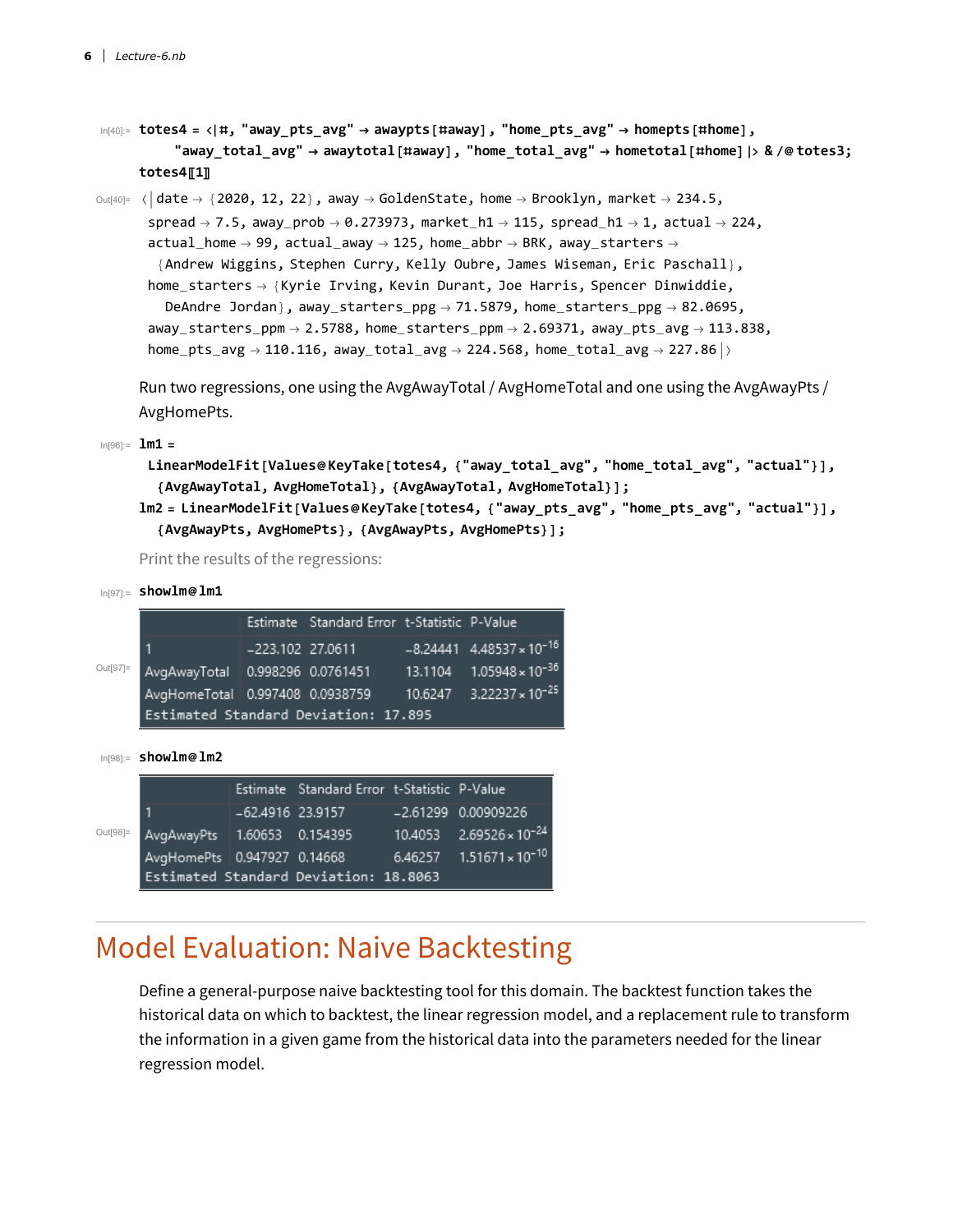```
In[95]:= ClearAll@Backtest;
     Backtest[data, lm, rep, \alpha : 1] := DeleteCases[
       With [{modelmu = If [NumericQ@#, #, Null] & [\alpha (lm ["BestFit"] /. rep [#]) + (1 - \alpha) #market],
            modelsgm = Sqrt@lm["EstimatedVariance"]},
           With[{po = Probability[x > #market, x  NormalDistribution[modelmu, modelsgm]],
             pu = Probability[x < #market, x  NormalDistribution[modelmu, modelsgm]]}, If[
             ! NumericQ@po || ! NumericQ@pu, Null, KeyTake[#, {"date", "away", "home", "market",
                 "actual"}], "model"  modelmu, "po"  po, "pu"  pu, AssociationThread[{"dir",
                  "size", "result"} \rightarrow If[po > 110 / 210., {1, (po / (110 / 210) - 1) / (210 / 110 - 1.),
                   If [#actual > #market, 1/1.1, If [#actual < #market, -1, 0]]}, If [pu > 110/210.,
                   \{-1, (pu / (110 / 210) - 1) / (210 / 110 - 1.), If [tactual < #market, 1 / 1.1,If[#actual > #market, -1, 0]]}, {0, 0, Null}]]]]]] & /@ data, Null];
     Run the backtests on our two models, lm1 and lm2, defined above.
In[99]:= backtest1 = Backtest[totes4, lm1, {AvgAwayTotal  #@"away_total_avg",
            AvgHomeTotal  #@"home_total_avg"} &]; // AbsoluteTiming
```

```
Out[99]= {5.1063, Null}
```

```
In[100]:= backtest2 = Backtest[totes4, lm2,
```

```
{AvgAwayPts  #@"away_pts_avg", AvgHomePts  #@"home_pts_avg"} &]; // AbsoluteTiming
Out[100]= {5.15965, Null}
```
### Summarizing backtest results

Some of the helper functions we need for evaluating naive backtests include determining the vig from a particular pair of lines, given both decimal odds, and the standard deviation of profit, assuming a particular decimal odds, probability, and vig. In most cases, we will assume the decimal odds are 210/110, the probability is 50-50, and the vig is from a -110 / -110 line.

Define and show an example of the vig function:

```
\ln[101] = BetVig[do1_, do2_] := With[{or = 1/do1 + 1/do2 - 1}, or / (1. + or)]
     BetVig[210 / 110, 210 / 110]
```

```
Out[102]= 0.0454545
```
Define and show an example of the standard deviation function:

```
\ln[103]:= BetSigma[do_, p_, vig_] := Sqrt[p (do-1)^2+ (1-p) - vig^2]
     BetSigma[210 / 110, .5, BetVig[210 / 110, 210 / 110]]
```

```
Out[104]= 0.954545
```
Define a function summarize a particular backtest, with an optional export parameter to generate a graph rather than return the raw results: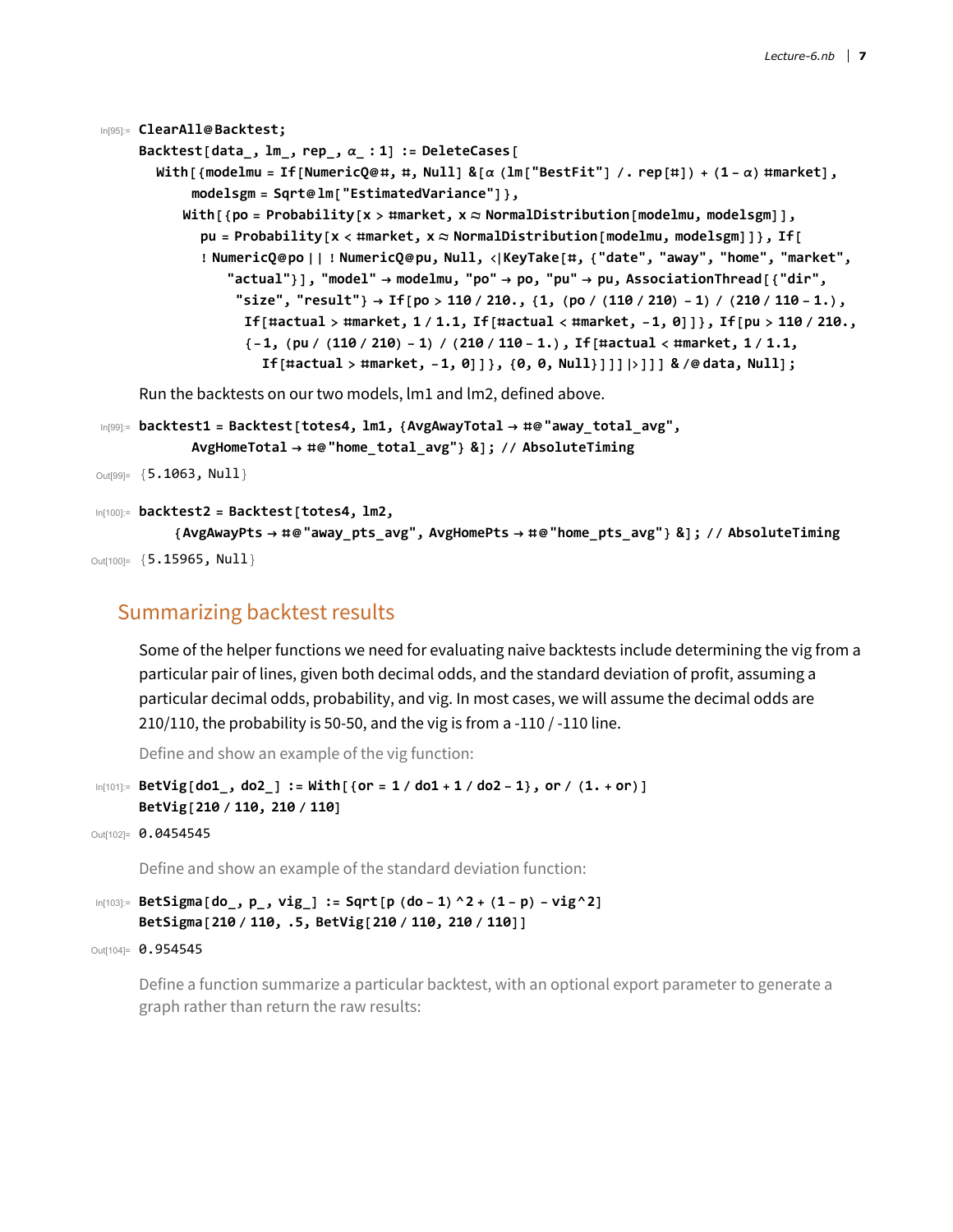```
In[116]:= ClearAll@Summarize;
     Summarize[backtest_, export_ : True, plotpct_ : False] := With[
        {S = With[{d = Select[Values@KeyTake[backtest, {"size", "result"}], AllTrue@NumericQ]},
           With[{nd = d[All, 2]], sgm = BetSigma[210 / 110, .5, BetVig[210 / 110, 210 / 110]]},
            "Flat Results"  StringRiffle[Values@1  0, -1  0, 0  0,
                  Counts[Sign[DeleteCases[d〚All, 2〛, Null]]], "-"], "Flat Units"  Length@nd,
             "Flat P&L"  Total@nd, "Flat P&L SD"  Sqrt[Length[nd]] sgm,
             "Flat ROI"  If[export, ToString[PercentForm[#, {5, 2}]] &, Identity]@Mean@nd,
             "\text{Kelly Units} \rightarrow \text{Total[dA11, 1]]}, \text{Kelly PAL} \rightarrow \text{dA11, 1} \cdot \text{dA11, 2}"Kelly P&L SD"  Sqrt[Total[d〚All, 1〛]] sgm, "Kelly ROI"  If[export, ToString[
                   PercentForm[#, \{5, 2\}]] &, Identity][d[All, 1]].d[All, 2] / Total[d[All, 1]]],
             "plot" → ListLinePlot[{Accumulate[d[All, 2]] / If[plotpct, Range[Length@d], 1],
                 Accumulate[Times @@@ d] / If[plotpct, Accumulate@
                    Abs[d〚All, 1〛 /. 0  .0000000001], 1]}, ImageSize  600, LabelStyle 
                 Directive[18, If[export, White, Black]], PlotLegends  {"Flat", "Kelly"}]]]},
        If[export, Framed[Row[{Framed[Style[Grid[Flatten[Riffle[SplitBy[List @@@
                     Normal@KeyDrop[s, "plot"], StringTake[First@#, 1] &], {{{"", ""}}}] /.
                  r_Real  NumberForm[r, {5, 2}], 1], Background  slate], 18, White],
             Background  slate, FrameStyle  LightGray, FrameMargins  20], s@"plot"},
           Spacer@2], Background  slate, FrameStyle  slate], s]]
```
Let's summarize the two backtests we just saw.

#### In[119]:= **Summarize /@ {backtest1, backtest2}**

| Flat Results 580-415-15 |        |
|-------------------------|--------|
| <u>Flat Units</u>       | 1010   |
| Flat P&L                | 112.27 |
| Flat P&L SD             | 30.34  |
| Flat ROI                | 11.12% |
|                         |        |
| Kelly Units             | 222.73 |
| Kelly P&L               | 42.21  |
| Kelly P&L SD            | 14.25  |
| Kelly ROI               | 18.95% |
|                         |        |

120 Out[119]= where we had not 100 80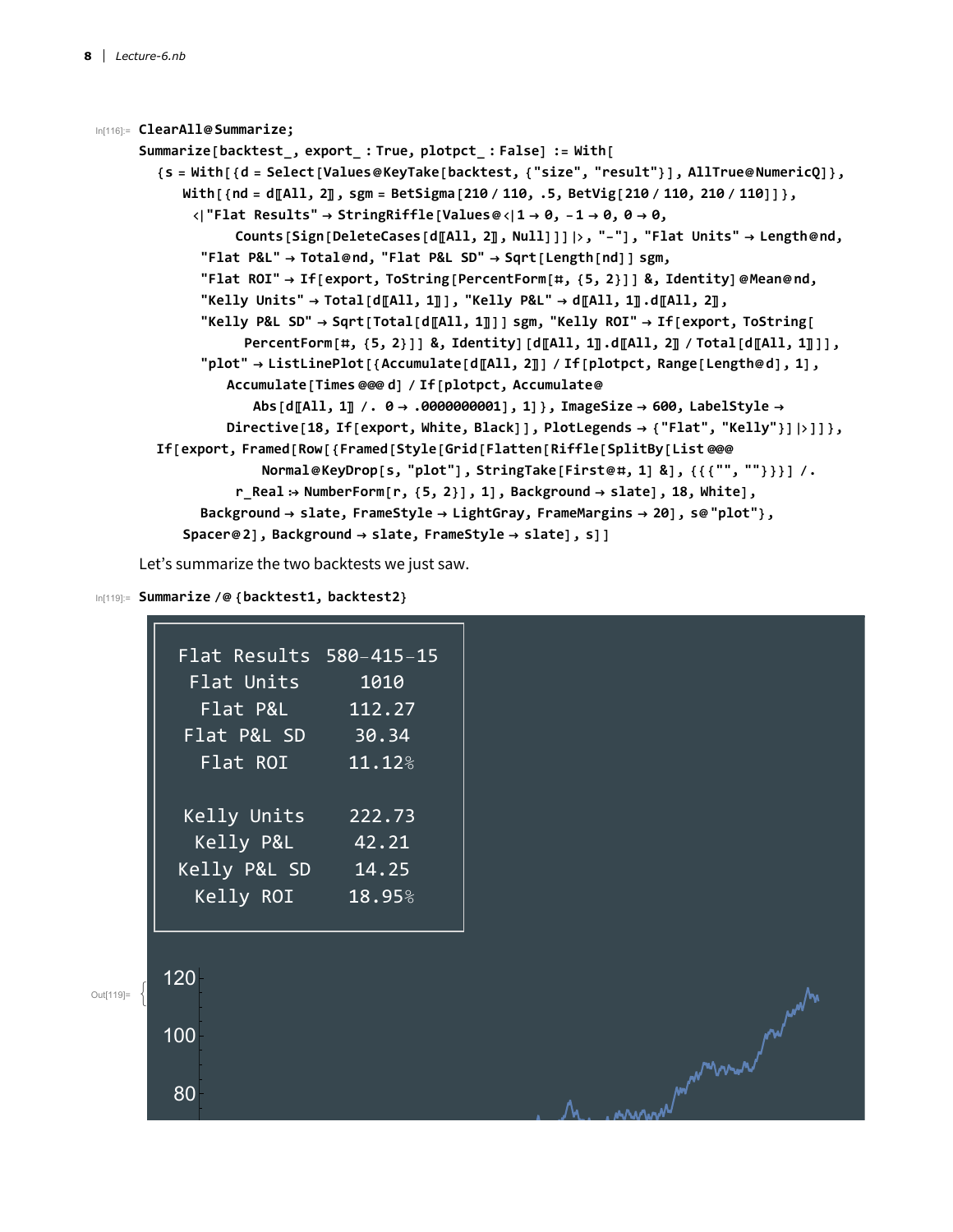

| Flat Results 551-466-15 |        |
|-------------------------|--------|
| Flat Units              | 1032   |
| Flat P&L                | 34.91  |
| Flat P&L SD             | 30.66  |
| Flat ROI                | 3.38%  |
|                         |        |
| Kelly Units             | 238.92 |
| Kelly P&L               | 18.56  |
| Kelly P&L SD            | 14.75  |
| Kelly ROI               | 7.77%  |
|                         |        |

,

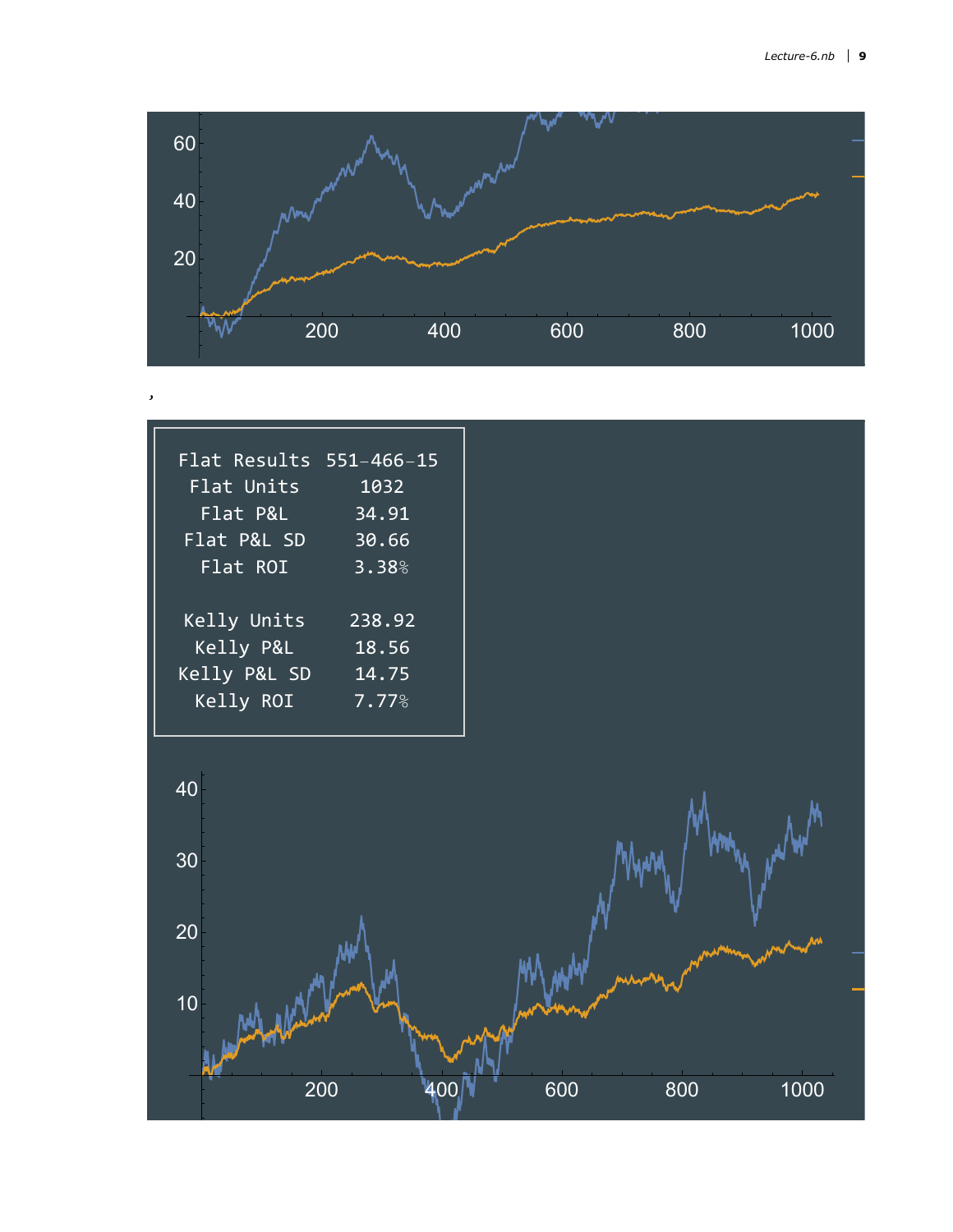

# Moving from In-Sample to Out-of-Sample with Rolling Averages

In-sample averages like the full-season away and home totals use information from the future. A more realistic model would be built only using data available at the time of the game. Thus, we need to use some kind of rolling or moving averages rather than full in-sample values.

There are a variety of different ways to calculate moving averages.

Define functions for calculating simple moving averages (SMA), recently-weighted moving averages (RWMA), and exponential moving averages (EMA). For cases with insufficient data to calculate, return a Null rather than an error.

```
In[120]:= sma[n_][l_] := N@Mean@Take[Reverse@l, UpTo@n]
```

```
rwma[h_][l_] := Quiet@
```

```
Check [With [{w = (1/2) ^ (\# / h) & /@ Range@Length@l}, w.Reverse@l/N@Total [w]], Null]
ema[n_][l_] := Quiet@Check[N@Last@ExponentialMovingAverage[l, 2/(n+1)], Null]
```
Calculate four different moving averages for a specific history of games:

```
In[123]:= Grid[Prepend[With[{hist = {90, 120, 100, 110}},
         Through [{Last, sma[\infty], sma[2], rwma[2], ema[.5]} [hist[[;; #]]] & /@
           Range[Length@hist] /. r_Real  NumberForm[r, {5, 2}]],
        Style[#, Bold] & /@ {"history", "soa", "sma(2)", "rwma(2)", "ema(.5)"}]]
Out[123]=
      history soa sma(2) rwma(2) ema(.5)
        90 90.00 90.00 90.00 90.00
       120 105.00 105.00 107.57 130.00
       100 103.33 110.00 104.14 90.00
       110 105.00 105.00 106.43 116.67
```
It can be useful to look at the animation of the weights as the parameter increases. Note how quickly the exponential drops off and how the simple moving average is likely to generate jumpier results because it incorporates new information rather than simply updating the weights.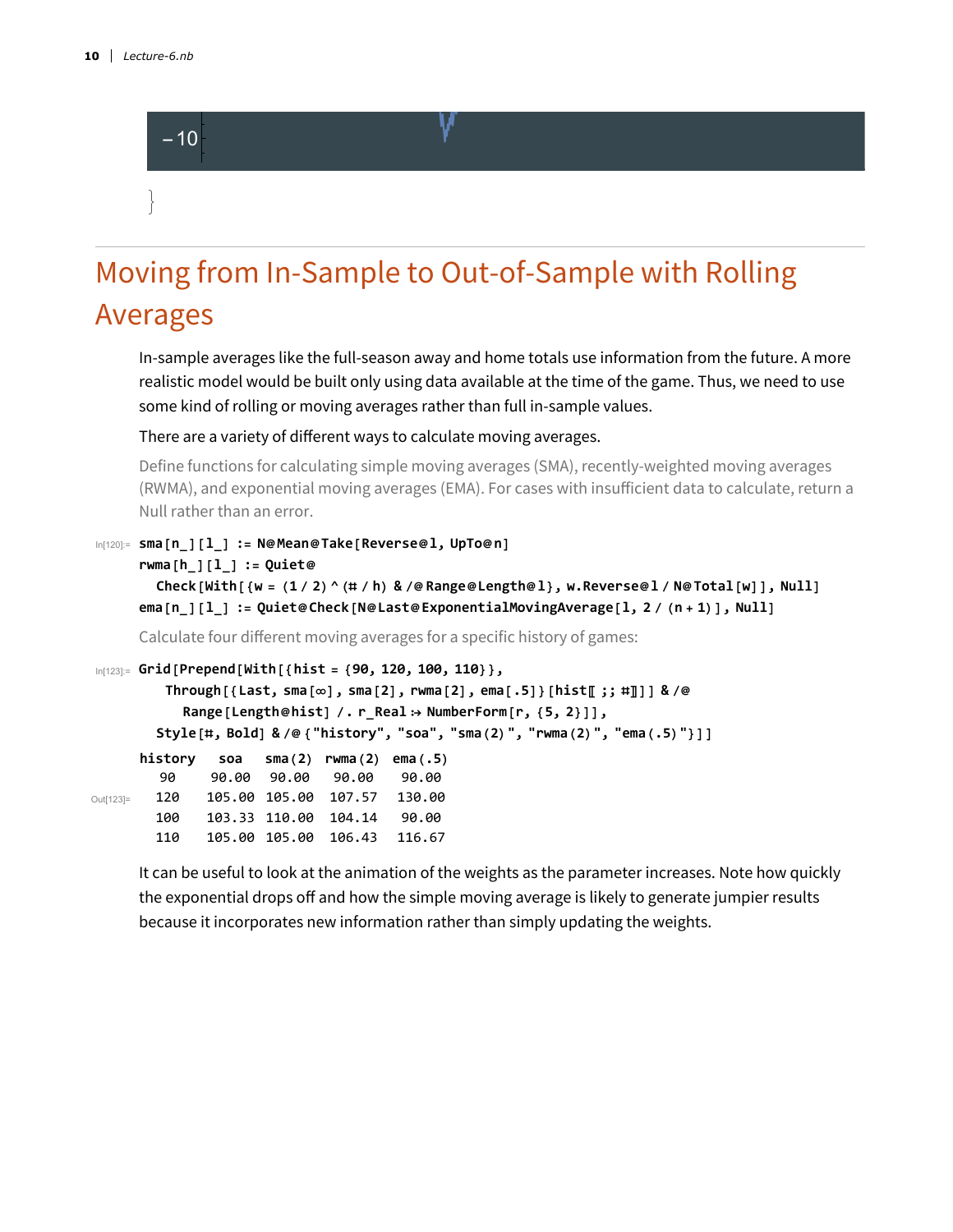```
In[199]:= weights = Table[
         Framed [BarChart [Transpose@Table [CoefficientList [Expand@f[n] [Table [x^i, {i, 40}]], x],
             {f, {sma, rwma, ema[Rescale[#, {1, 40}, {1, 20.5}]] &}}], ImageSize  600,
           Axes  False, ChartLegends  (Style[#, 20, Bold, White] & /@ {"SMA", "RWMA", "EMA"}),
           PlotLabel  Style[n, 40, Bold, White], Background  slate],
          Background  slate, FrameStyle  slate], {n, 1, 40}];
     Export[$WorkDirectory <> "Analytics.Bet/Code/weights.gif",
      weights, "DisplayDurations"  1 / 2];
     ListAnimate[weights]
```


We also need to update our dataset. But rather than updating our dataset for a particular kind of moving average, let's be more general and just include for each game a list of the past totals for both the home and away team. That way, when we decide to change the kind of rolling average we use, or the parameter, we don't need to rebuild the dataset.

Generate and append to the dataset a list of historical total points scored by each team: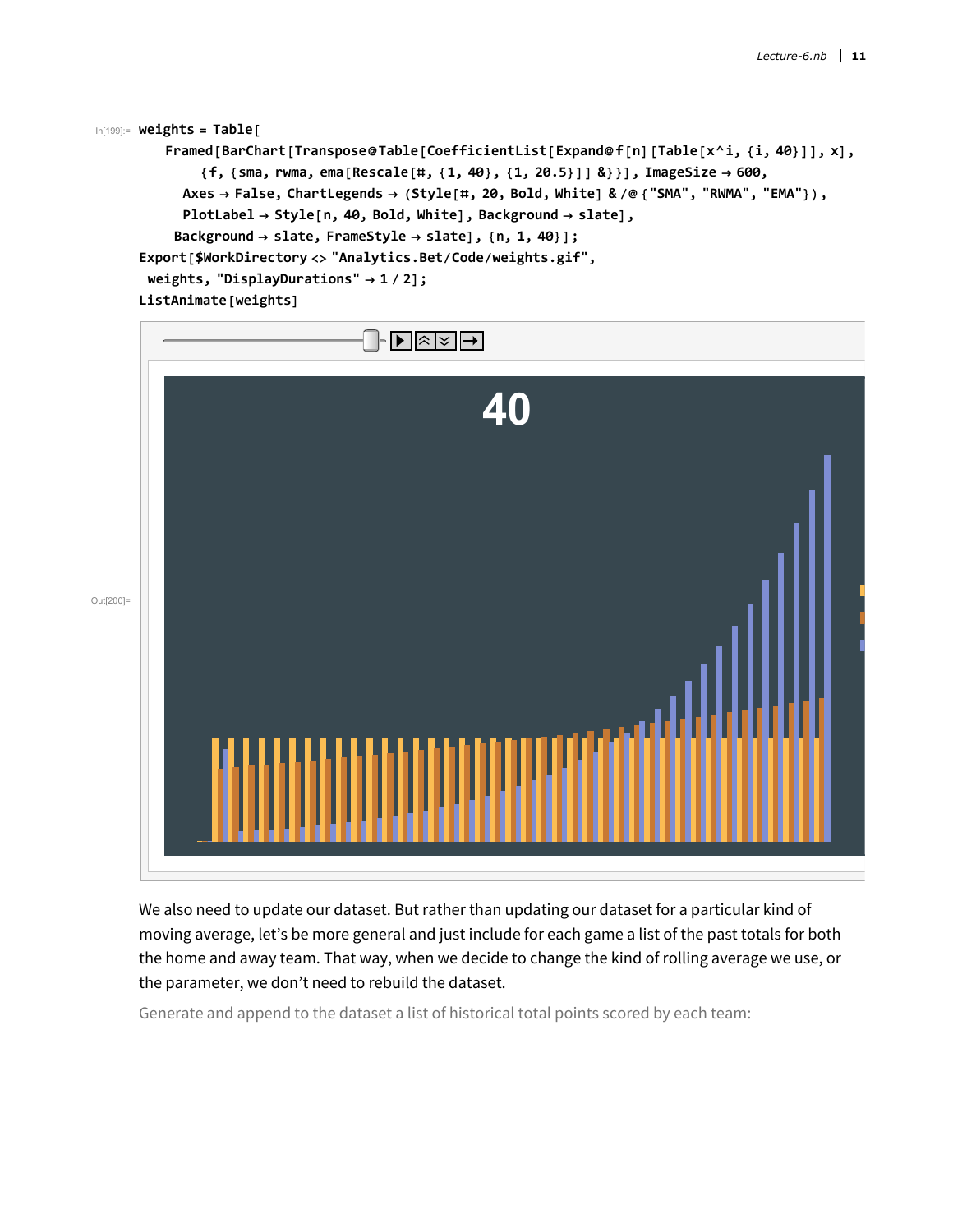In[124]:= **historical = FoldList[ReplacePart[#,**

```
Table [{#2@ah, ah} \rightarrow Append [#[#2@ah, ah], #2["actual"]], {ah, {"away", "home"}}]] &,
   AssociationMap["home"  {}, "away"  {} &, Union@totes4〚All, "home"〛], totes4];
totes5 = MapThread[#, "historical"  #2 &, {totes4, Most@historical}];
```
Display an example of an early game:

In[126]:= **totes5〚19〛**

```
\text{Out}[126] = \langle \text{date} \rightarrow \{2020, 12, 25\}, \text{away} \rightarrow \text{GoldenState}, \text{home} \rightarrow \text{Milwaukee}, \text{market} \rightarrow 230.5,spread \rightarrow 10, away_prob \rightarrow 0.181818, market_h1 \rightarrow 113, spread_h1 \rightarrow 2.5, actual \rightarrow 237,
             actual\_home \rightarrow 99, actual\_away \rightarrow 138, home\_abbr \rightarrow ML, away\_starters \rightarrow{Stephen Curry, James Wiseman, Eric Paschall, Andrew Wiggins, Kelly Oubre},
             home_starters \rightarrow {Giannis Antetokounmpo, Khris Middleton, Jrue Holiday,
                  Donte DiVincenzo, Brook Lopez}, away_starters_ppg → 71.5879,
             home_starters_ppg \rightarrow 88.9397, away_starters_ppm \rightarrow 2.5788, home_starters_ppm \rightarrow 2.84276,
              away_pts_avg \rightarrow 113.838, home_pts_avg \rightarrow 110.829, away_total_avg \rightarrow 224.568,
              home_total_avg \rightarrow 230., historical \rightarrow \langle | Atlanta \rightarrow \langle | home \rightarrow {}, away \rightarrow {228} |\rangle,
                  Boston \rightarrow \langle | home \rightarrow \{243, 218\}, away \rightarrow \{ \} | \rangle, Brooklyn \rightarrow \langle | home \rightarrow \{224\}, away \rightarrow \{218\} | \rangle,
                  Charlotte \rightarrow \langle \vert home \rightarrow \{\}, away \rightarrow {235}\vert \rangle, Chicago \rightarrow \langle \vert home \rightarrow {228}, away \rightarrow {}\vert \rangle,
                  Cleveland \rightarrow \langle home \rightarrow {235}, away \rightarrow {}, Dallas \rightarrow \langle home \rightarrow {}, away \rightarrow {208, 253} \rangle,
                  Denver \rightarrow \langle | home \rightarrow \{246, 229\}, away \rightarrow \langle | \rangle, Detroit \rightarrow \langle | home \rightarrow \{, away \rightarrow \{212\} | \rangle,
                  GoldenState \rightarrow \langle home \rightarrow \{ }, away \rightarrow \{224\} \rangle, Houston \rightarrow \langle home \rightarrow \{ }, away \rightarrow \{ \rangle \rangle,
                  Indiana \rightarrow \langle home \rightarrow {228}, away \rightarrow {}, LAClippers \rightarrow \langle home \rightarrow {}, away \rightarrow {225, 229}\vert \rangle,
                  LALakers \rightarrow \langle home \rightarrow {225, 253}, away \rightarrow {}\rangle,
                  Memphis \rightarrow \langle home \rightarrow {250}, away \rightarrow {}, Miami \rightarrow \langle home \rightarrow {209}, away \rightarrow {220}},
                 Milwaukee \rightarrow \langle \vert home \rightarrow \{\}, away \rightarrow {243}\vert \rangle, Minnesota \rightarrow \langle \vert home \rightarrow {212}, away \rightarrow {}\vert \rangle,
                  NewOrleans \rightarrow \langle | home \rightarrow \{ }, away \rightarrow \{212, 209\} | \rangle , NewYork \rightarrow \langle | home \rightarrow \{ }, away \rightarrow \{228\} | \rangle ,
                  OklahomaCity \rightarrow \langle | home \rightarrow \{ \}, away \rightarrow \{ \} \rangle, \rangle, | orlando \rightarrow \langle | home \rightarrow \{220\}, away \rightarrow \{ \} \rangle,
                  Philadelphia \rightarrow {| home \rightarrow {220}, away \rightarrow {}| \rangle, Phoenix \rightarrow {| home \rightarrow {208}, away \rightarrow {}| \rangle,
                  Portland \rightarrow \langle home \rightarrow {220}, away \rightarrow {}|\rangle, Sacramento \rightarrow \langle home \rightarrow {}, away \rightarrow {246}|\rangle,
                  SanAntonio \rightarrow \langle home \rightarrow {}, away \rightarrow {250} \rangle, Toronto \rightarrow \langle home \rightarrow {212}, away \rightarrow {}\rangle,
                  Utah \rightarrow \langle | home \rightarrow \{ }, away \rightarrow \{220\} | \rangle, Washington \rightarrow \langle | home \rightarrow \{ }, away \rightarrow \{220\} | \rangle | \rangle
```
Notice some teams such as Houston have not played a single game yet while some such as Dallas and Denver have played multiple. Milwaukee and Golden State both played one away game before this one, but neither has played a home game. Thus, this game would not be in the sample because there is no way to generate an average total for Milwaukee as a home team yet.

## Out-of-Sample Regressions and Backtests

#### We need a convenience function to apply a particular parameterized moving average to the historical data.

Define a function to generate the three columns of data needed for regressions based on a particular moving average function: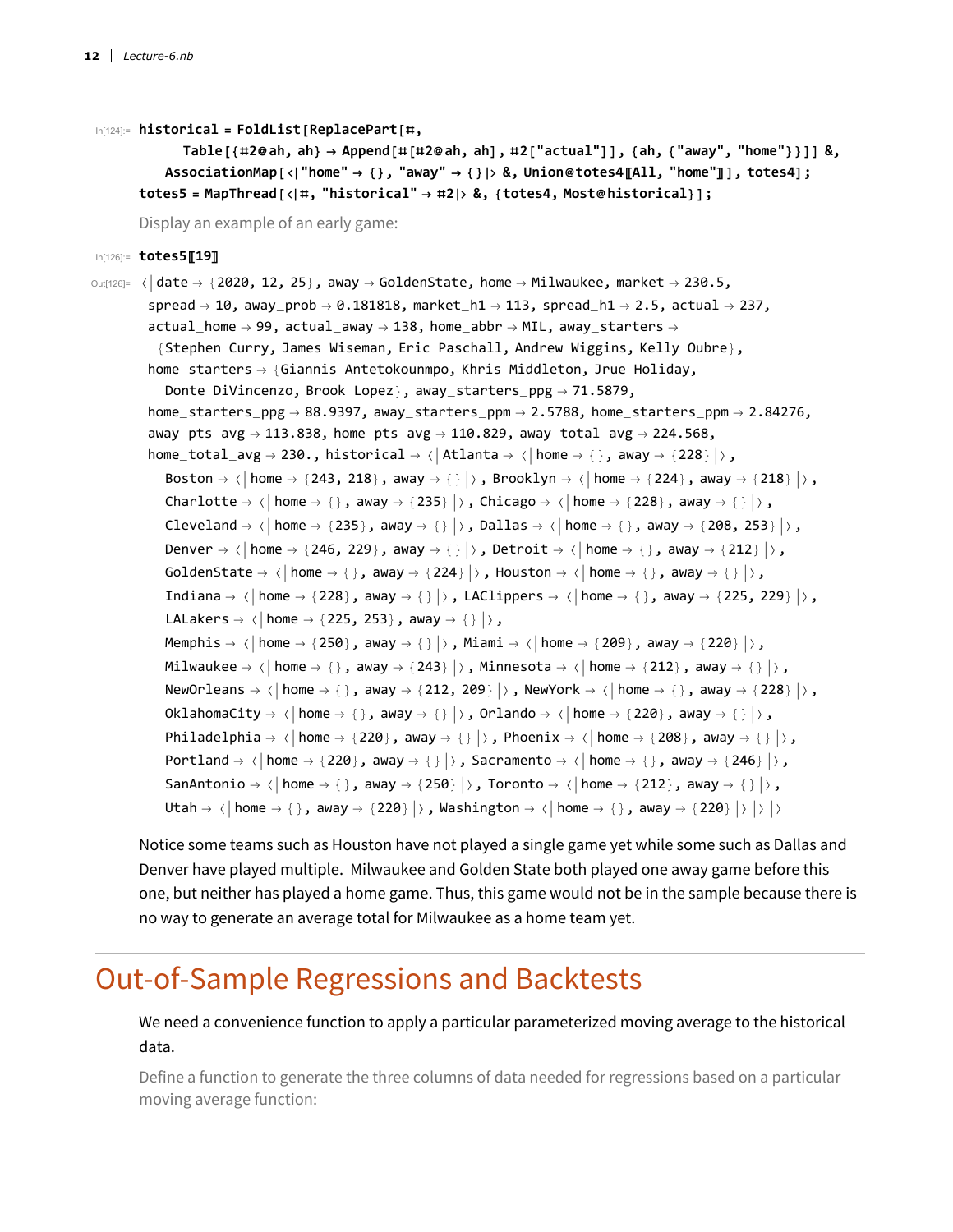```
In[127]:= RollingData[data_, f_, others_ : {}] :=
```
#### **Select[Join[f /@ {#historical[#away, "away"], #historical[#home, "home"]}, Values@KeyTake[#, others], {#actual}] & /@ data, AllTrue[NumericQ]]**

Run three linear regressions for three different moving averages:

```
In[128]:= lms = Table[f  LinearModelFit[RollingData[totes5, f], {AvgAwayTotal, AvgHomeTotal},
           {AvgAwayTotal, AvgHomeTotal}], {f, {sma[1], sma[5], sma[∞]}}];
```
To evaluate and compare the three different models, we can use techniques such as residual sum of squares (RSS), calibration, shrinkage, and more.

Here, we will use RSS and its variants and derivatives such as Adjusted R-Squared. Note that the decision of which is better will basically always be the same between all of these metrics, whether it is because of a lower RSS or SD, or a higher Adjusted R Squared.

```
In[129]:= "RSS"  #["ANOVATableSumsOfSquares"]〚3〛, "SD"  Sqrt[#["EstimatedVariance"]],
```

```
"R2
"  #["RSquared"], "AdjR2
"  #["AdjustedRSquared"] & /@ Association[lms] // Dataset
            RSS \vert SD \vert R<sup>2</sup> \vert AdjR<sup>2</sup>
sma[1] 431 914. 19.7082 0.0424438 0.0407216
```
sma [5] 417 077. 19.3667 0.0753378 0.0736748

sma $\lceil \infty \rceil$  418 857. 19.408 0.0713902 0.06972

```
Out[129]=
```
#### Another way to evaluate models, of course, is to compare their backtesting performance.

Run backtests using each of the three different regression models (based on the three different moving average functions):

```
In[130]:= backtests = Table[
```

```
Select[Backtest[totes5, Last@v, {AvgAwayTotal  First[v][#historical[#away, "away"]],
    AvgHomeTotal  First[v][#historical[#home, "home"]]} &],
 NumericQ[#model] &], {v, lms}]; // AbsoluteTiming
```

```
Out[130]= {15.5195, Null}
```
Summarize all three of the backtests:

```
In[132]:= save@
```
**Grid[MapThread[{Framed[Style[#1, 24, Bold, White], Background slate, FrameStyle slate], Summarize@#2} &,**

```
{{"SMA(1)", "SMA(5)", "SOA = SMA(∞)"}, backtests}], Background  slate]
```

| Flat Results 501-464-13 |          |
|-------------------------|----------|
| Flat Units              | 978      |
| Flat P&L                | $-8.55$  |
| Flat P&L SD             | 29.85    |
| Flat ROI                | $-0.87%$ |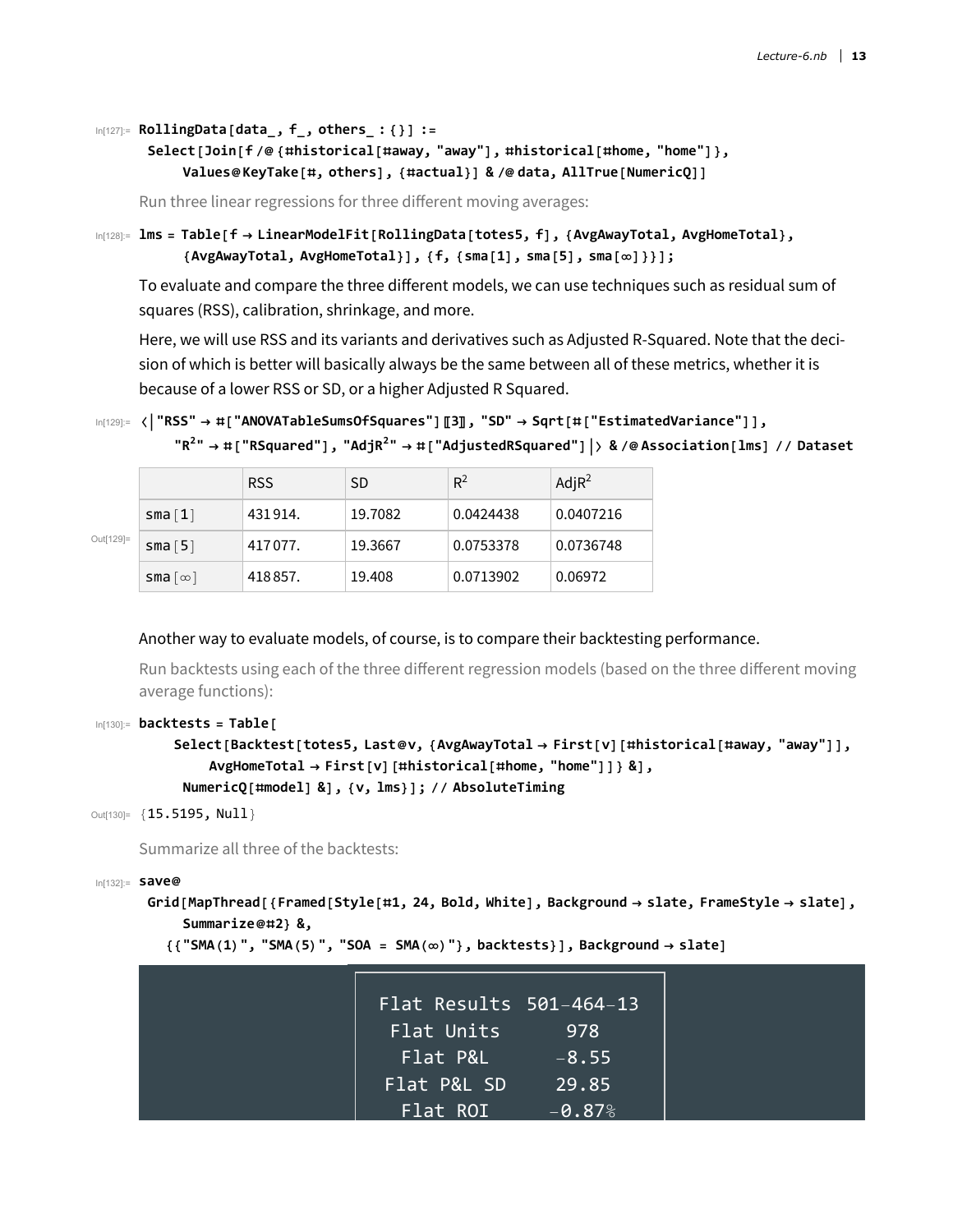| Kelly Units  | 221.63    |
|--------------|-----------|
| Kelly P&L    | $-6.64$   |
| Kelly P&L SD | 14.21     |
| Kelly ROI    | $-3.00\%$ |
|              |           |

**SMA(1)**



| Flat Results $473-459-14$ |                    |
|---------------------------|--------------------|
| Flat Units                | 946                |
| Flat P&L                  | $-29.00$           |
| Flat P&L SD               | $\overline{29.36}$ |
| Flat ROI                  | $-3.07%$           |
|                           |                    |
| Kelly Units               | 189.63             |
| Kelly P&L                 | $-1.01$            |
| Kelly P&L SD              | 13.14              |
| Kelly ROI                 | $-0.53%$           |
|                           |                    |

**SMA(5)**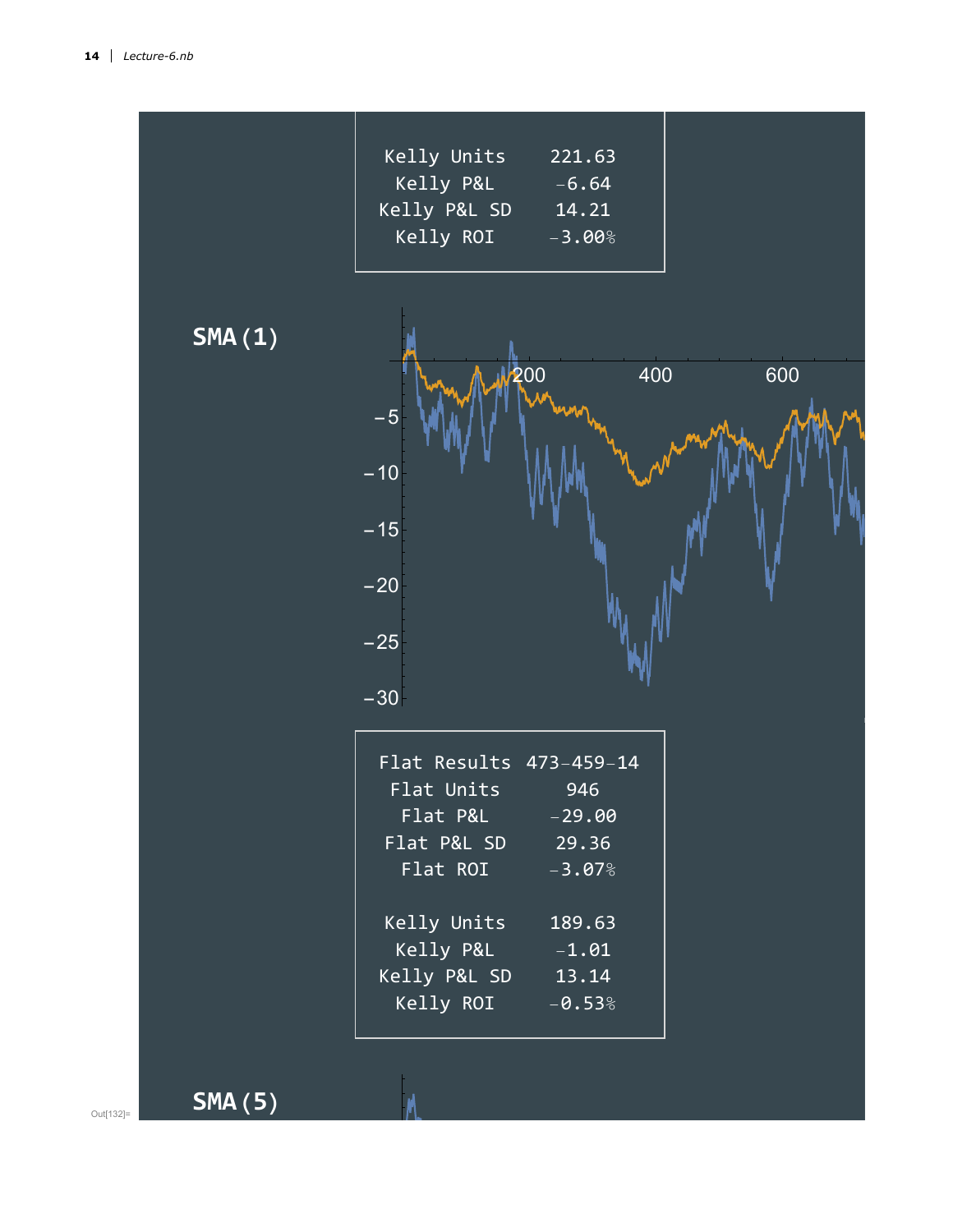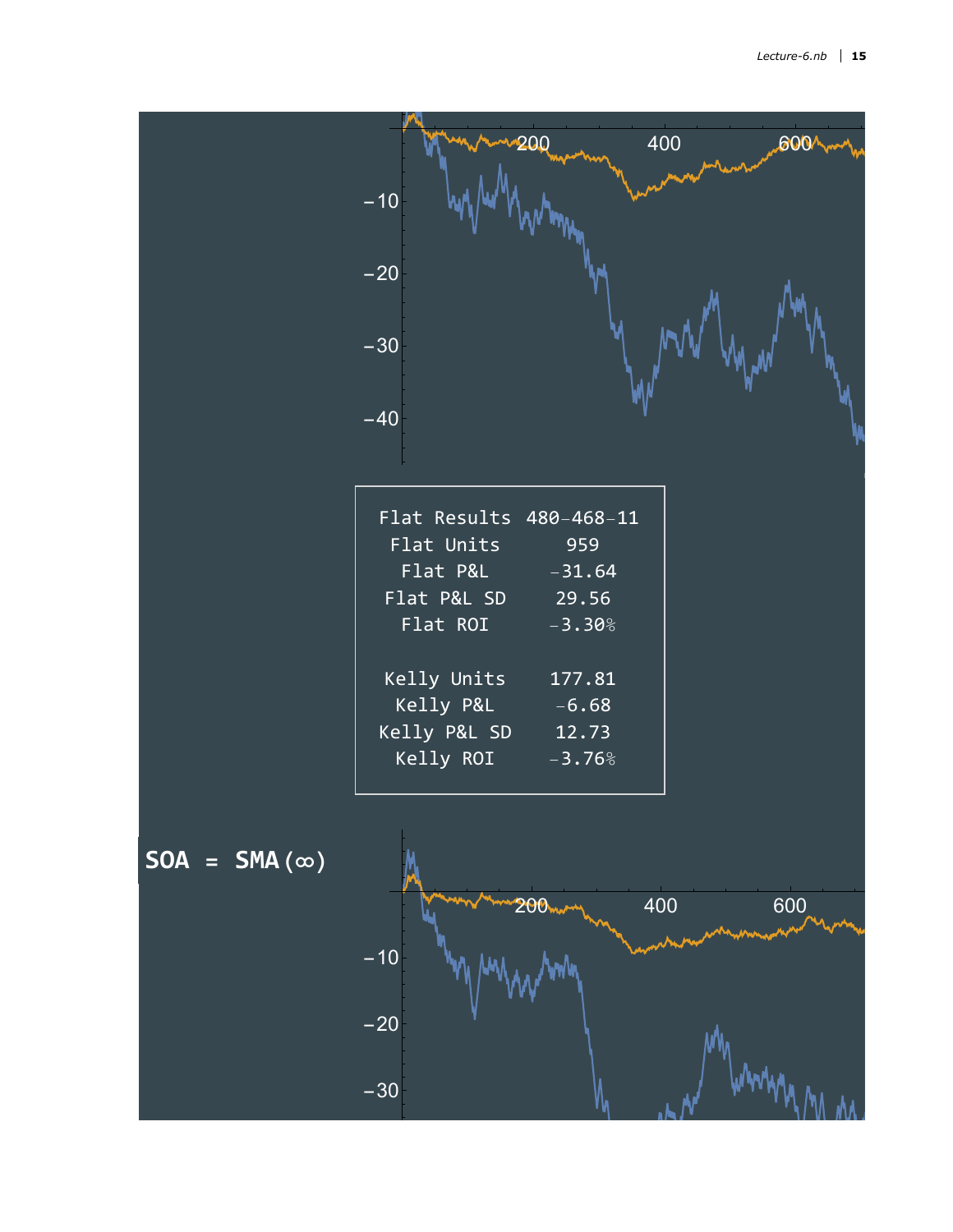

C:/Users/pmaymin/Documents/My Work/Analytics.Bet/slides/img/20210712

# Parameter tuning or fitting

Rather than focus on just three possible moving averages, all variants of the simple moving average, we can calculate all three types of moving averages across a variety of parameters.

Calculate the linear regression model for SMA[n] for  $n = 1, ..., 40$ .

In[143]:= **smas = Table[{n, LinearModelFit[RollingData[totes5, sma[n]], {AvgAwayTotal, AvgHomeTotal}, {AvgAwayTotal, AvgHomeTotal}]}, {n, 40}]; // AbsoluteTiming**

```
Out[143]= { 0.878321, Null }
```
Calculate the linear regression model for RWMA[n] for  $n = 1, ..., 40$ .

In[144]:= **rwmas =**

```
Table[{h, LinearModelFit[RollingData[totes5, rwma[h]], {AvgAwayTotal, AvgHomeTotal},
   {AvgAwayTotal, AvgHomeTotal}]}, {h, 40}]; // AbsoluteTiming
```

```
Out[144]= {40.5839, Null}
```
Calculate the linear regression model for EMA[n] for  $n = 1, ..., 20.5$  in steps of 0.5.

In[149]:= **emas = Table[{n, LinearModelFit[RollingData[totes5, ema[n]], {AvgAwayTotal, AvgHomeTotal}, {AvgAwayTotal, AvgHomeTotal}]}, {n, 1, 20.5, .5}]; // AbsoluteTiming**

Out[149]= {**42.18, Null**}

#### How does the adjusted R squared vary across parameters and families of moving averages?

Plot the AdjustedRSquared for each parameter and family, stretching the EMA from 2-21 to 2-40 for a better visual comparison: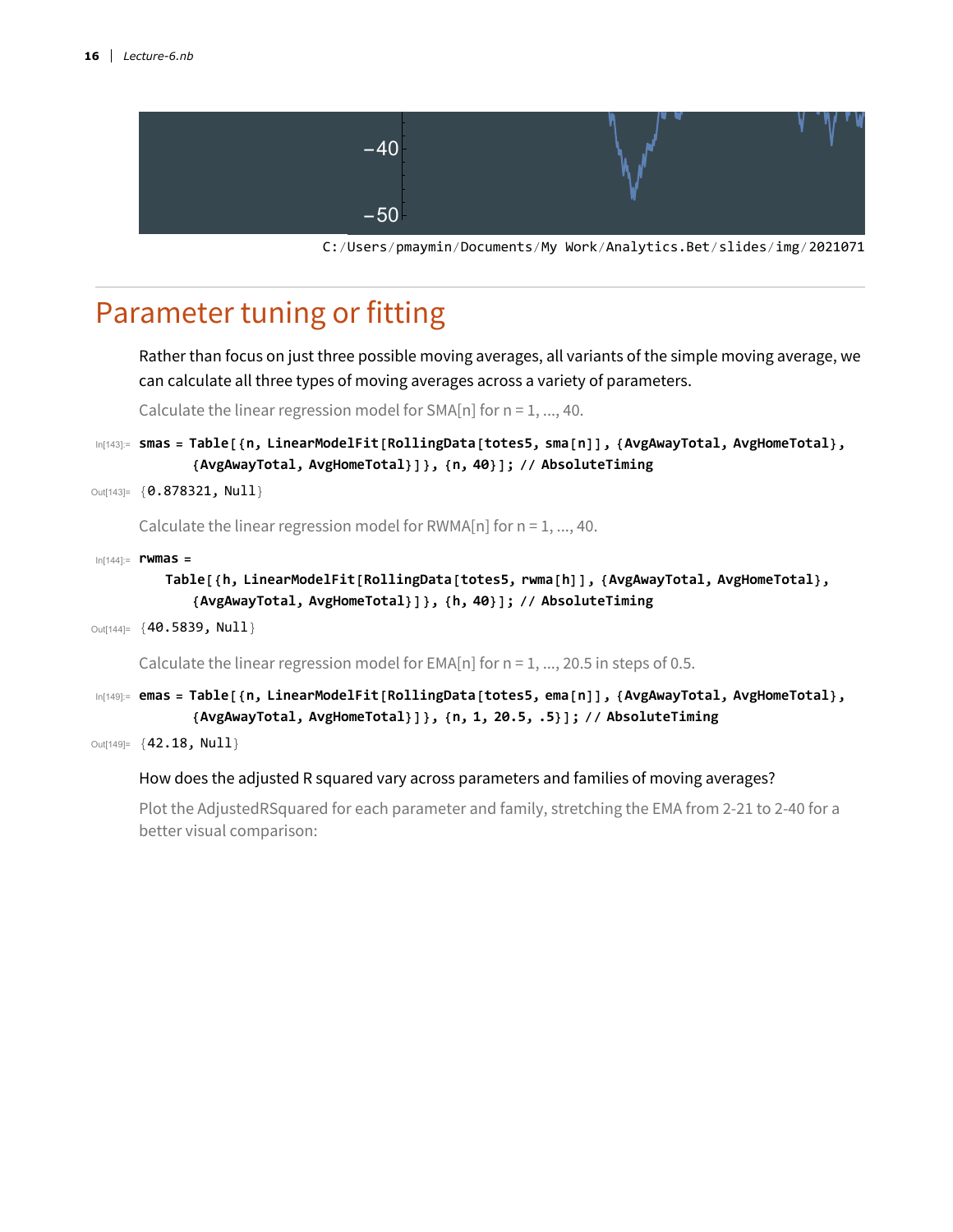```
In[249]:= Framed[ListLinePlot[MapAt[#["AdjustedRSquared"] &,
```
{smas, rwmas, MapAt[Rescale[#, {1, 20.5}, {1, 40}] &, emas, {All, 1}]}, {All, All, 2}], **PlotRange {{0, 42}, {.042, .085}}, PlotLegends {"SMA", "RWMA", "EMA"}, Epilog {Gray, Arrow[{{0, .043}, {42, 0.043}}], Inset[Style[**

**"more games, longer half-life, higher weight on past", 12, White], {30, .044}]}, Axes False, InterpolationOrder 3, ImageSize 600, LabelStyle Directive[18, White], Background slate], Background slate, FrameStyle slate]**



### **Backtesting**

Often when doing time-intensive computations, it is useful to save the results to a file as you go so if things crash you can restart. A common trick is to see if the file for a particular calcluation already exists and to skip it if so.

Export CSV's of each backtest:

```
In[154]:= Table[With[{fn = $WorkDirectory <> "Analytics.Bet/Data/BR/backtests/" <>
              ToString@First@v <> ".csv"}, If[! FileExistsQ@fn,
            Export[fn, Dataset[MapAt[#.{10 000, 100, 1} &, Select[Backtest[totes5, Last@v,
                 {AvgAwayTotal  First[v][#historical[#away, "away"]], AvgHomeTotal  First[v][
                      #historical[#home, "home"]]} &], NumericQ[#model] &], {All, "date"}]]]]],
         {v, Flatten[{MapAt[sma, smas, {All, 1}], MapAt[rwma, rwmas, {All, 1}],
             MapAt[ema, emas, {All, 1}]}, 1]}]; // AbsoluteTiming
Out[154]= {25.5641, Null}
```
Now read the CSV's back in: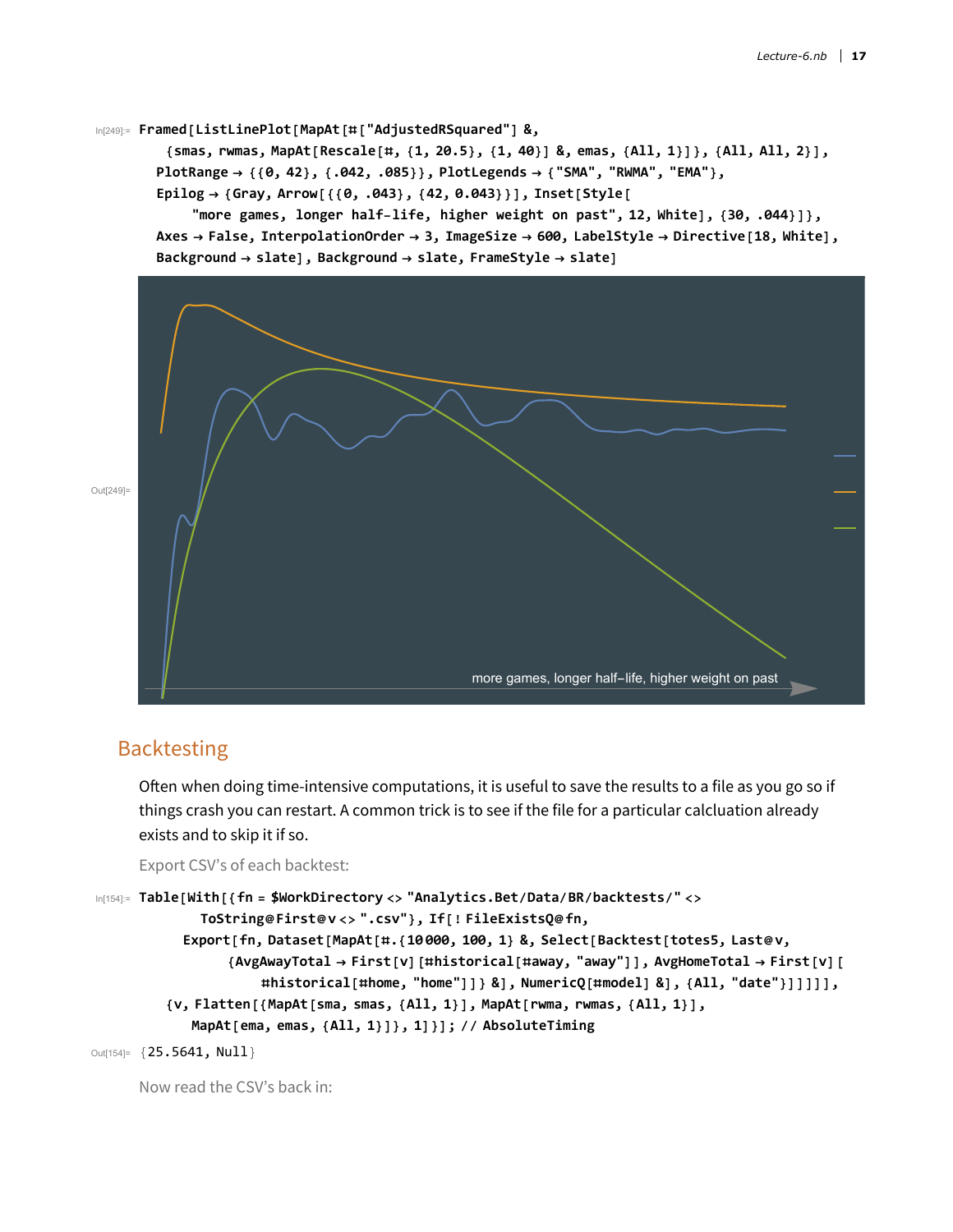#### In[155]:= **bigbacktests = KeySort[**

```
MapAt[ToExpression, StringSplit[StringReplace[FileBaseName@#, "]"  ""], "["], 2] 
    Normal@Import[#, "Dataset", "HeaderLines"  1] & /@ FileNames[
   $WorkDirectory <> "Analytics.Bet/Data/BR/backtests/*.csv"]]; // AbsoluteTiming
```

```
Out[155]= {6.41042, Null}
```
Extract just the Kelly ROI's from each backtest:

#### In[158]:= **rois = Summarize[#, False]@"Kelly ROI" & /@ bigbacktests;**

Plot the Kelly ROI's, rescaling the EMA 1-20.5 to 1-40:

#### In[248]:= **Framed[ListLinePlot[**

```
\langle|Table[ToUpperCase@t \rightarrow MapAt[If[t == "ema", Rescale[#, {1, 20.5}, {1, 40}], #] &,
    List @@@ Normal@KeyMap[Last, KeySelect[rois, First@#  t &]], {All, 1}],
```
**{t, {"sma", "rwma", "ema"}}], ImageSize 600, LabelStyle Directive[18, White],**

```
InterpolationOrder  3], Background  slate, FrameStyle  slate]
```


### Ad hoc calibration and extremes

We will discuss calibration in detail later but for now we can ask some reasonable motivating questions: how good is our model overall and in the tails?

We will need to pick a specific model. Based on the above graphs, something in the neighborhood of SMA(5) seems reasonable: a relatively myopic and equally weighted average of recent performance.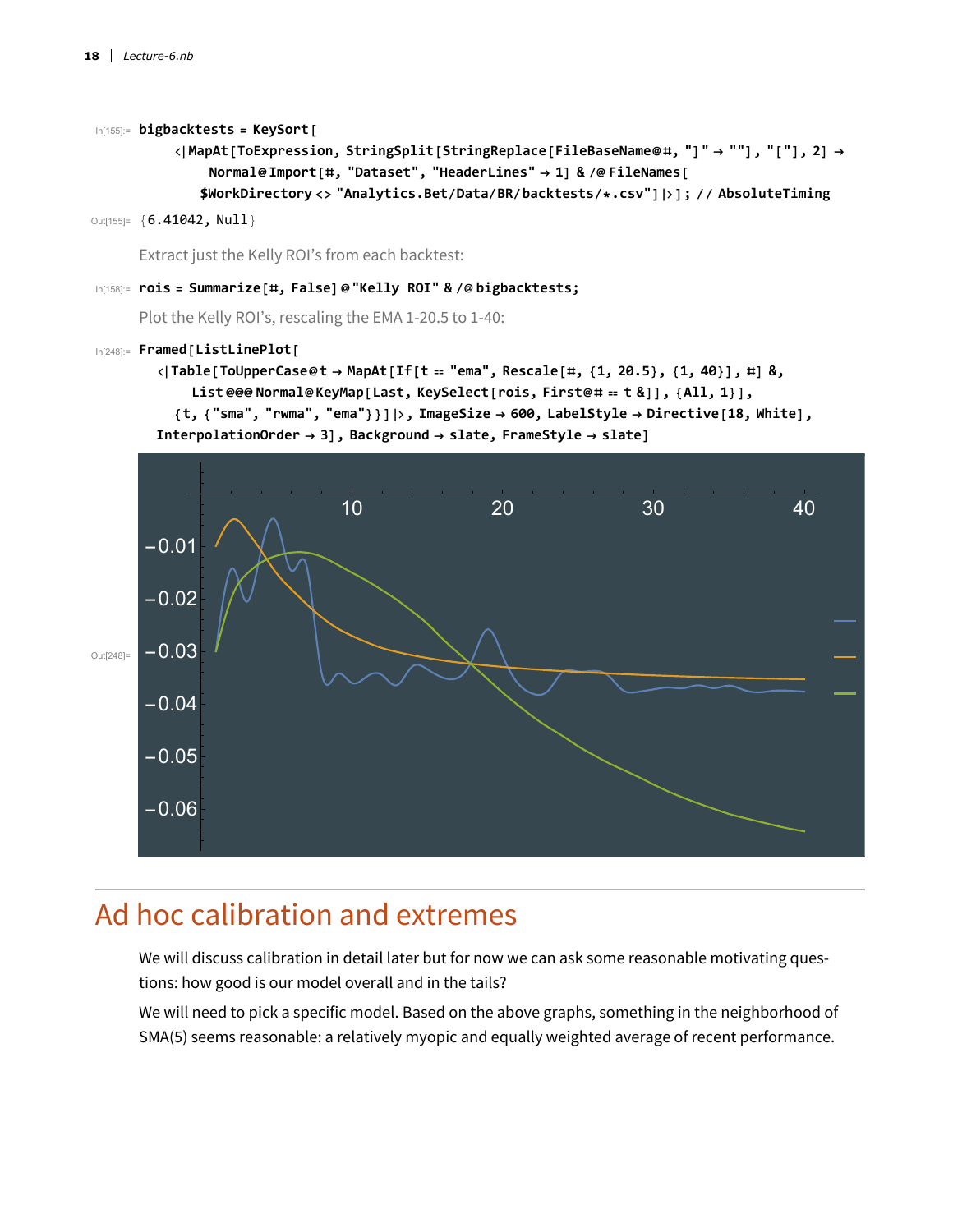### Calibration overall

#### How centered are our model estimates compared to the actual results?

Plot a histogram of the excess total over the model estimate for the SMA(5) backtest:



C:/Users/pmaymin/Documents/My Work/Analytics.Bet/slides/img/20210711-133659.png

### Calibration in the tails

#### When the model predicts very high or very low likelihood of success, is it accurate?

Count the number of times the actual total exceeded the model when the model probability of the over was above 65%:

#### $ln[\cdot]$ : #actual - #model & /@ Select [bigbacktests [{"sma", 5}], #po > .65 &] // Sign // Counts

```
Out[<sup>\circ</sup>]= < | -1 \rightarrow 112, 1 \rightarrow 39 |>
```
Count the number of times the actual total exceeded the model when the model probability of the over was below 35%:

```
In[#]= #actual - #model & /@ Select[bigbacktests[{"sma", 5}], #po < .35 &] // Sign // Counts
```

```
\text{Out}[\text{--}]=\text{--}1 \rightarrow 98, -1 \rightarrow 48|>
```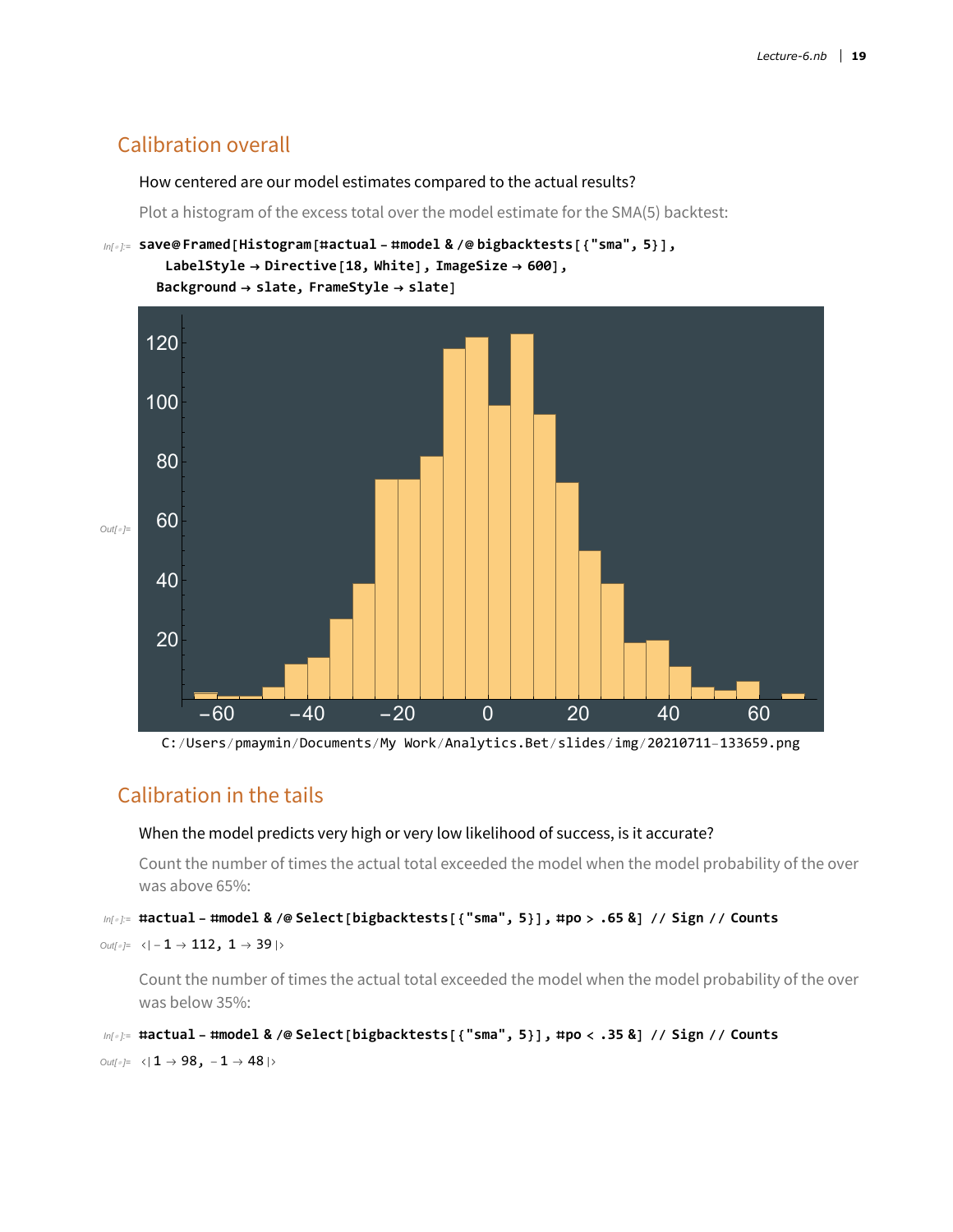#### *In[ ]:=* **112 / 39.**

*Out[]=* 2.87179

In both cases, the model is severely miscalibrated. If it were well-calibrated, we should see about half the games score over and half score under the model estimate.

### Exploring the extremes

One useful exercise is looking at the extreme model predictions. One metric is to look at the games that had the highest model over probabilities.

```
In[ ]:= Dataset@Take[ReverseSortBy[bigbacktests[{"sma", 5}], #po &]〚1〛, 6]
```

|                            | date         | 20201228      |
|----------------------------|--------------|---------------|
|                            | away         | Houston       |
|                            | home         | Denver        |
| $Out\lceil \circ \rceil =$ | market   222 |               |
|                            | $actual$ 235 |               |
|                            |              | model 239.616 |

The other useful metric is to look at the games that had the largest residual, meaning the difference between the actual and the model.

 $ln[\cdot]$ : Dataset@Take[ReverseSortBy[bigbacktests[{"sma", 5}], Abs[#actual-#model] &][1], 6]

| $Out[$ $\circ$ ]= | date         | 20210426          |
|-------------------|--------------|-------------------|
|                   | away         | SanAntonio        |
|                   |              | home   Washington |
|                   | market 231.5 |                   |
|                   | actual l     | 289               |
|                   |              | model 219.986     |

The two different metrics address different issues. Sorting by extreme probability highlights possible overconfidence by the model. Are there factors or modeling choices we can make to reduce that overconfidence? Sorting by extreme residuals on the other hand highlights possible missing information. The model was so wildly off, are we missing something crucial entirely?

# Player-based team totals

What if we augment our SMA(5) model with player-specific points per game?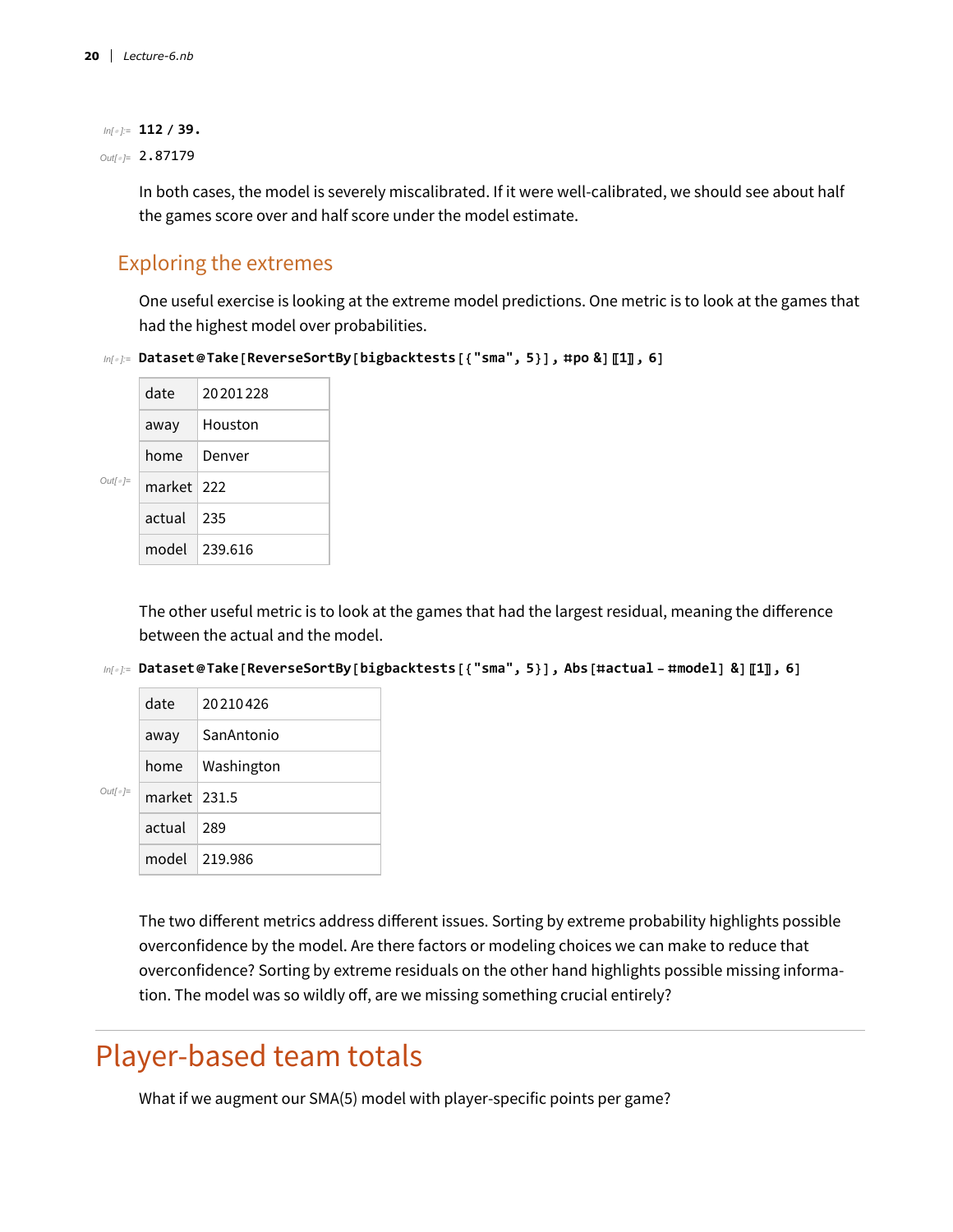Regress SMA(5) home and away totals, and home and away starters PPG, on the actual totals:

 $In[•] := \mathbf{lm} =$ 

```
LinearModelFit[RollingData[totes5, sma[5], {"away_starters_ppg", "home_starters_ppg"}],
 {AvgAwayTotal, AvgHomeTotal, AwayStarters, HomeStarters},
 {AvgAwayTotal, AvgHomeTotal, AwayStarters, HomeStarters}];
```

```
In[ ]:= showlm@lm
```

|                  |                                       |         | Estimate Standard Error t-Statistic P-Value |         |                           |
|------------------|---------------------------------------|---------|---------------------------------------------|---------|---------------------------|
|                  |                                       | 72.2506 | 16.4551                                     | 4.39077 | 0.0000123739              |
|                  | AvgAwayTotal   0.400103 0.0505176     |         |                                             | 7.92008 | $5.73076 \times 10^{-15}$ |
| $OutI \circ I =$ | AvgHomeTotal 0.201011 0.0567849       |         |                                             | 3.53986 | 0.000416918               |
|                  | AwayStarters 0.140393 0.04569         |         |                                             | 3.07272 | 0.00217285                |
|                  | HomeStarters 0.10248 0.0463604        |         |                                             | 2.2105  | 0.0272739                 |
|                  | Estimated Standard Deviation: 19.2576 |         |                                             |         |                           |

Compare it to the regression results without the starters:

```
In[ ]:= showlm@smas〚4, 2〛
```

|                                                                                        | Estimate Standard Error t-Statistic P-Value |                                    |
|----------------------------------------------------------------------------------------|---------------------------------------------|------------------------------------|
|                                                                                        | 80.5317 16.4044                             | $4.90915$ $1.05141 \times 10^{-6}$ |
| $\frac{Out[e]}{E}$ AvgAwayTotal 0.424676 0.0500971 8.47706 7.25269 × 10 <sup>-17</sup> |                                             |                                    |
| AvgHomeTotal 0.21565 0.0563355 3.82795 0.000136417                                     |                                             |                                    |
| Estimated Standard Deviation: 19.3667                                                  |                                             |                                    |

The coefficients on the total's do not change much.

What if we try points-per-minute instead of points-per-game?

Regress SMA(5) home and away totals, and home and away starters PPM, on the actual totals:

 $In[*e*] := \mathbf{Im} =$ 

```
LinearModelFit[RollingData[totes5, sma[5], {"away_starters_ppm", "home_starters_ppm"}],
  {AvgAwayTotal, AvgHomeTotal, AwayStarters, HomeStarters},
  {AvgAwayTotal, AvgHomeTotal, AwayStarters, HomeStarters}];
showlm@lm
```

|                   |                                       |         | Estimate Standard Error t-Statistic P-Value |         |                           |  |
|-------------------|---------------------------------------|---------|---------------------------------------------|---------|---------------------------|--|
|                   | 1                                     | 66.6579 | 16.7869                                     | 3.97081 | 0.0000762372              |  |
|                   | AvgAwayTotal   0.396479 0.0507578     |         |                                             | 7.81121 | $1.30619 \times 10^{-14}$ |  |
| $Out[$ $\circ$ ]= | AvgHomeTotal 0.208168 0.056754        |         |                                             | 3.6679  | 0.000256145               |  |
|                   | AwayStarters 5.84719                  |         | 1.85284                                     | 3.15579 | 0.00164371                |  |
|                   | HomeStarters 3.41209                  |         | 1.84028                                     | 1.85412 | 0.0639874                 |  |
|                   | Estimated Standard Deviation: 19.2697 |         |                                             |         |                           |  |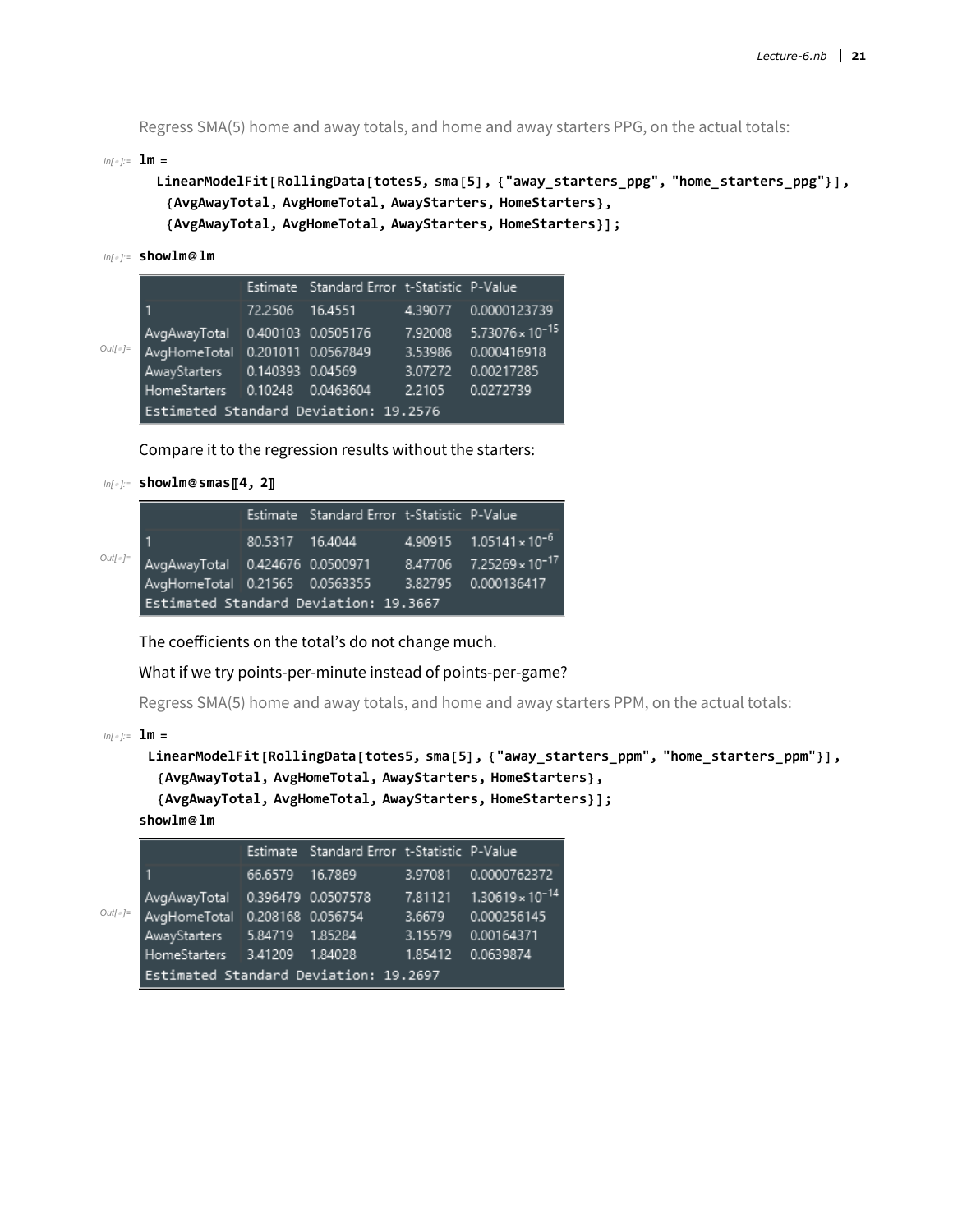# Shrinkage





C:/Users/pmaymin/Documents/My Work/Analytics.Bet/slides/img/20210712-090947.png

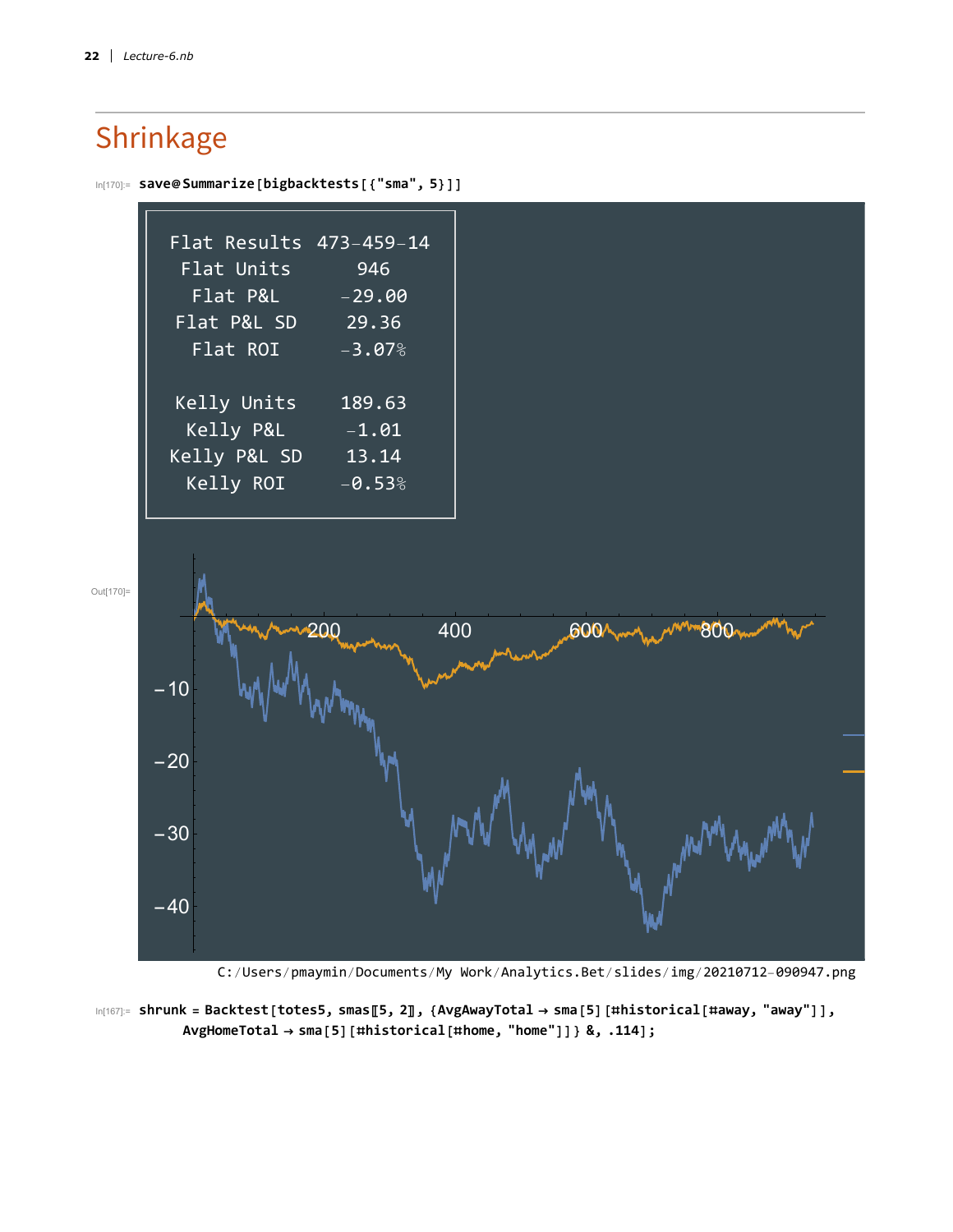



C:/Users/pmaymin/Documents/My Work/Analytics.Bet/slides/img/20210712-091050.png

```
In[215]:= data = Values@bigbacktests[{"sma", 5}]〚All, {"model", "market", "actual"}〛;
```

```
In[225]:= shrink = Values@
```
FindFit[data, b model + c market, {b, c}, {model, market}, NormFunction  $\rightarrow$  (Norm[#, 1] &)] Out[225]= {**0.113559, 0.8871**}